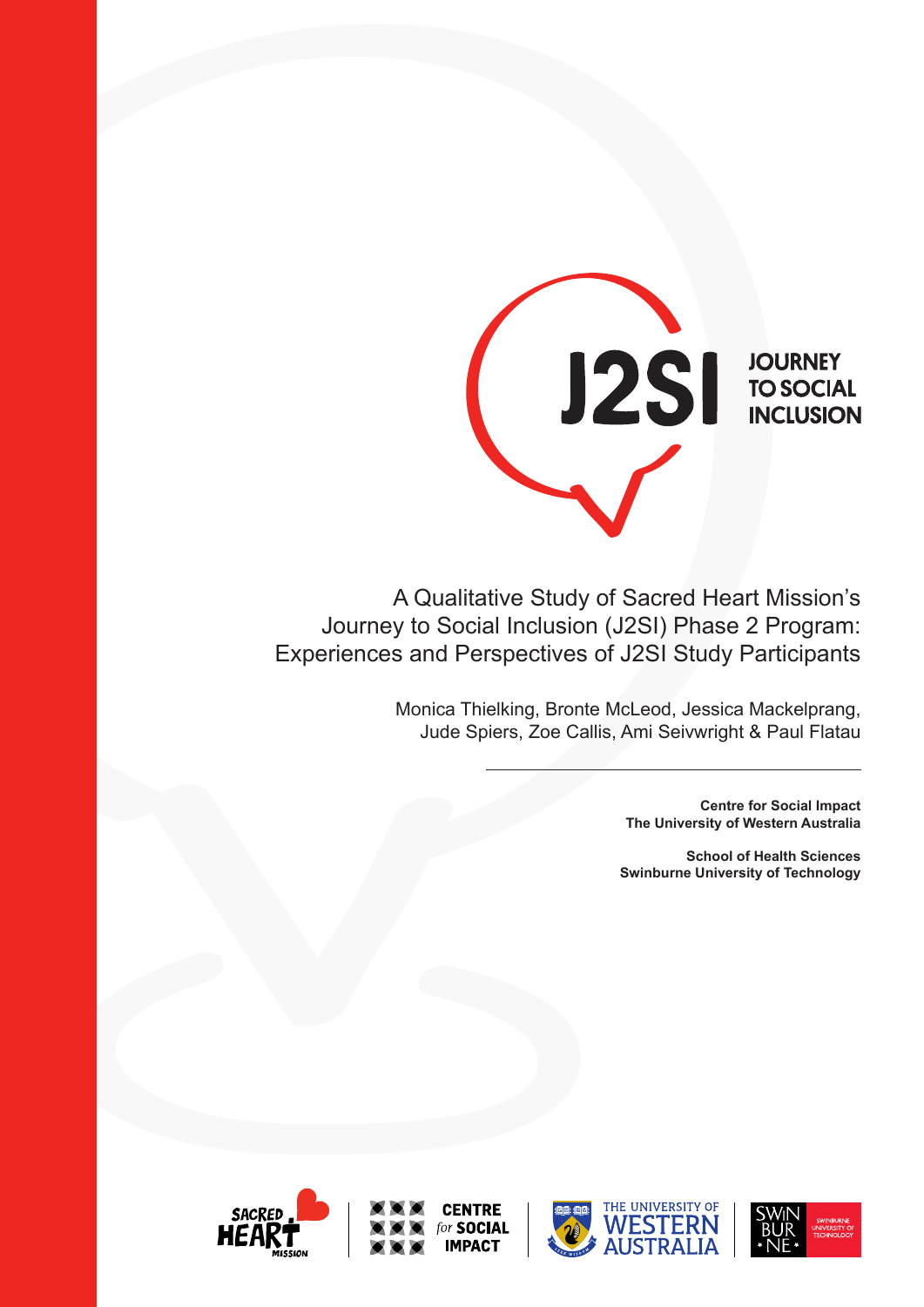## **Acknowledgements**

First and foremost, the authors would like to thank participants for giving so generously of their time to participate in the qualitative component of the Journey to Social Inclusion (J2SI) Phase 2 research study.

We also thank our three partner agencies—Sacred Heart Mission (SHM), VincentCare and St Mary's House of Welcome—and their staff for assistance in implementing the study and providing a space to conduct the interviews associated with this report. In particular, we wish to thank the J2SI Phase 2 Steering Committee and the J2SI Phase 2 Evaluation Committee; SHM CEO, Cathy Humphrey; SHM General Manager, Leanne Lewis; SHM Manager for J2SI, Karen Lococo; and SHM Operations Manager, Anna Paris.

We also thank our dedicated interviewers: Zsuzsanna Horvath, Rana Abou-Sinna, Stephanie DePasquale, Lisa Wood, Shannen Vallesi, and David Merlo.

We thank Louise La Sala for her research assistance. specifically in relation to coordination of the qualitative data collection.

Finally, we thank SHM, the Victorian Government and individual philanthropists for their generous support of the J2SI Phase 2 program and research study, as well as the Centre for Evaluation and Research Evidence (CERE) and the Centre for Victorian Data Linkage (CVDL), for their continuing support of this research. Finally, we thank the two universities whose staff authored this report, The University of Western Australia and Swinburne University of Technology, who provided significant in-kind support for this study.

The opinions in this report reflect the views of the authors and do not necessarily reflect those of SHM and partner organisations.

#### **About Sacred Heart Mission**

Since opening its doors in 1982 to share a meal with the most vulnerable members of the community, Sacred Heart Mission (SHM) has evolved into an independent non-profit organisation renowned for effectively helping thousands of people experiencing homelessness to rebuild their lives. Through wide-ranging services, research and innovation SHM strongly advocates for an inclusive, fair and compassionate community where people can overcome disadvantage and break the cycle of homelessness.

#### **Suggested citation**

Thielking, M., McLeod, B., Mackelprang, J., Spiers, J., Callis, Z., Seivwright, A., & Flatau, P. (2020). A Qualitative Study of Sacred Heart Mission's Journey to Social Inclusion (J2SI) and the Broader Service System in Melbourne: Perspectives of J2SI Study Participants. Swinburne University of Technology. doi: 10.25916/5ed7156eebc96

#### **Address for correspondence**

All enquiries relating to the present report and the qualitative research study should be addressed to Associate Professor Monica Thielking at the following address:

Associate Professor Monica Thielking Chair, Department of Psychological Sciences Swinburne University of Technology John Street, Hawthorn, VIC, 3122 Australia mthielking@swin.edu.au

#### **Abbreviations**

| CSI          | Centre for Social Impact             |
|--------------|--------------------------------------|
| E group      | Comparison group                     |
| <b>ICM</b>   | Intensive Case Manager               |
| J group      | Intervention group                   |
| J2SI         | Journey to Social Inclusion          |
| J2SI Phase 2 | Journey to Social Inclusion Phase 2  |
| <b>NDIS</b>  | National Disability Insurance Scheme |
| <b>SHM</b>   | <b>Sacred Heart Mission</b>          |
| <b>UWA</b>   | University of Western Australia      |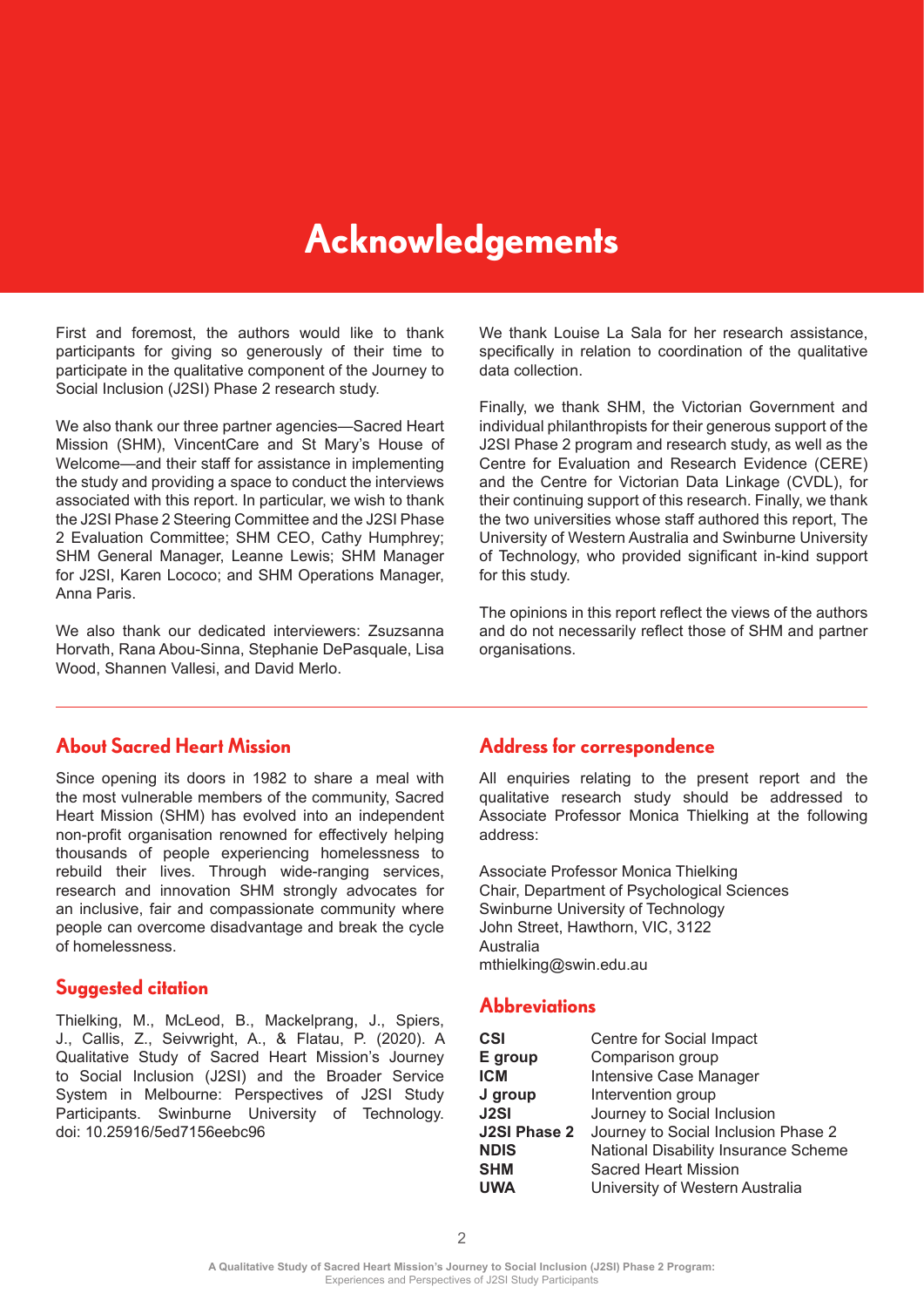## **Contents**

|     |                                                                                                                    | 5                                                                                                                                                                                                                                                                                                                                                                                                                                                                                                                                      |
|-----|--------------------------------------------------------------------------------------------------------------------|----------------------------------------------------------------------------------------------------------------------------------------------------------------------------------------------------------------------------------------------------------------------------------------------------------------------------------------------------------------------------------------------------------------------------------------------------------------------------------------------------------------------------------------|
|     |                                                                                                                    | 9                                                                                                                                                                                                                                                                                                                                                                                                                                                                                                                                      |
|     |                                                                                                                    | 11                                                                                                                                                                                                                                                                                                                                                                                                                                                                                                                                     |
|     |                                                                                                                    | 12                                                                                                                                                                                                                                                                                                                                                                                                                                                                                                                                     |
|     |                                                                                                                    | 15                                                                                                                                                                                                                                                                                                                                                                                                                                                                                                                                     |
| 4.1 | Poverty and unaffordable housing that prolongs housing instability                                                 | 15                                                                                                                                                                                                                                                                                                                                                                                                                                                                                                                                     |
| 4.2 | Sub-standard housing that intensifies current issues                                                               | 16                                                                                                                                                                                                                                                                                                                                                                                                                                                                                                                                     |
| 4.3 | Siloed and fragmented services that contribute to chronic homelessness                                             | 16                                                                                                                                                                                                                                                                                                                                                                                                                                                                                                                                     |
| 4.4 | Strict service or program eligibility requirements that exclude rather than include<br>homeless people in services | 18                                                                                                                                                                                                                                                                                                                                                                                                                                                                                                                                     |
| 4.5 | Other challenges                                                                                                   | 18                                                                                                                                                                                                                                                                                                                                                                                                                                                                                                                                     |
| 4.6 | The Journey to Social Inclusion                                                                                    | 18                                                                                                                                                                                                                                                                                                                                                                                                                                                                                                                                     |
|     |                                                                                                                    | 19                                                                                                                                                                                                                                                                                                                                                                                                                                                                                                                                     |
| 5.1 | Hierarchy of service priority needs                                                                                | 19                                                                                                                                                                                                                                                                                                                                                                                                                                                                                                                                     |
| 5.2 | Ensuring survival                                                                                                  | 19                                                                                                                                                                                                                                                                                                                                                                                                                                                                                                                                     |
| 5.3 | Obtaining housing that is safe, secure and appropriate                                                             | 19                                                                                                                                                                                                                                                                                                                                                                                                                                                                                                                                     |
|     |                                                                                                                    | 21                                                                                                                                                                                                                                                                                                                                                                                                                                                                                                                                     |
| 6.1 | J2SI excels at providing effective practical and relational support to clients                                     | 22                                                                                                                                                                                                                                                                                                                                                                                                                                                                                                                                     |
|     |                                                                                                                    | 25                                                                                                                                                                                                                                                                                                                                                                                                                                                                                                                                     |
| 7.1 | Case manager changeover                                                                                            | 25                                                                                                                                                                                                                                                                                                                                                                                                                                                                                                                                     |
| 7.2 | Length and intensity of service provision                                                                          | 26                                                                                                                                                                                                                                                                                                                                                                                                                                                                                                                                     |
|     |                                                                                                                    | 28                                                                                                                                                                                                                                                                                                                                                                                                                                                                                                                                     |
|     |                                                                                                                    | 30                                                                                                                                                                                                                                                                                                                                                                                                                                                                                                                                     |
| 9.1 | Recommendations                                                                                                    | 31                                                                                                                                                                                                                                                                                                                                                                                                                                                                                                                                     |
| 9.2 | Concluding statement                                                                                               | 31                                                                                                                                                                                                                                                                                                                                                                                                                                                                                                                                     |
|     |                                                                                                                    | 32                                                                                                                                                                                                                                                                                                                                                                                                                                                                                                                                     |
|     |                                                                                                                    | <b>Executive Summary</b><br><b>Introduction</b><br><b>J2SI Phase 2</b><br><b>Research methods</b><br>Challenges in the broader service system that create barriers to exiting homelessness<br>Service needs and priorities of individuals with a history of chronic homelessness<br>J participants' feedback about the strengths of the J2SI program<br>J participants' feedback about the limitations of the J2SI program<br><b>Case study</b><br>Discussion and summary of recommendations for the J2SI program<br><b>References</b> |

#### **List of Tables**

| <b>Table 1.</b> Selected demographic characteristics of J2SI Phase 2 qualitative research study<br>characteristics, by quantitative survey wave equivalent, by randomisation outcome | 13 |
|--------------------------------------------------------------------------------------------------------------------------------------------------------------------------------------|----|
| <b>Table 2.</b> Participant gender, interview completion and attrition at Baseline, Wave 1 and Wave 2                                                                                | 14 |
| <b>List of Figures</b>                                                                                                                                                               |    |
| Figure 1. Hierarchy of service priority needs for individuals with a history of chronic homelessness                                                                                 | 20 |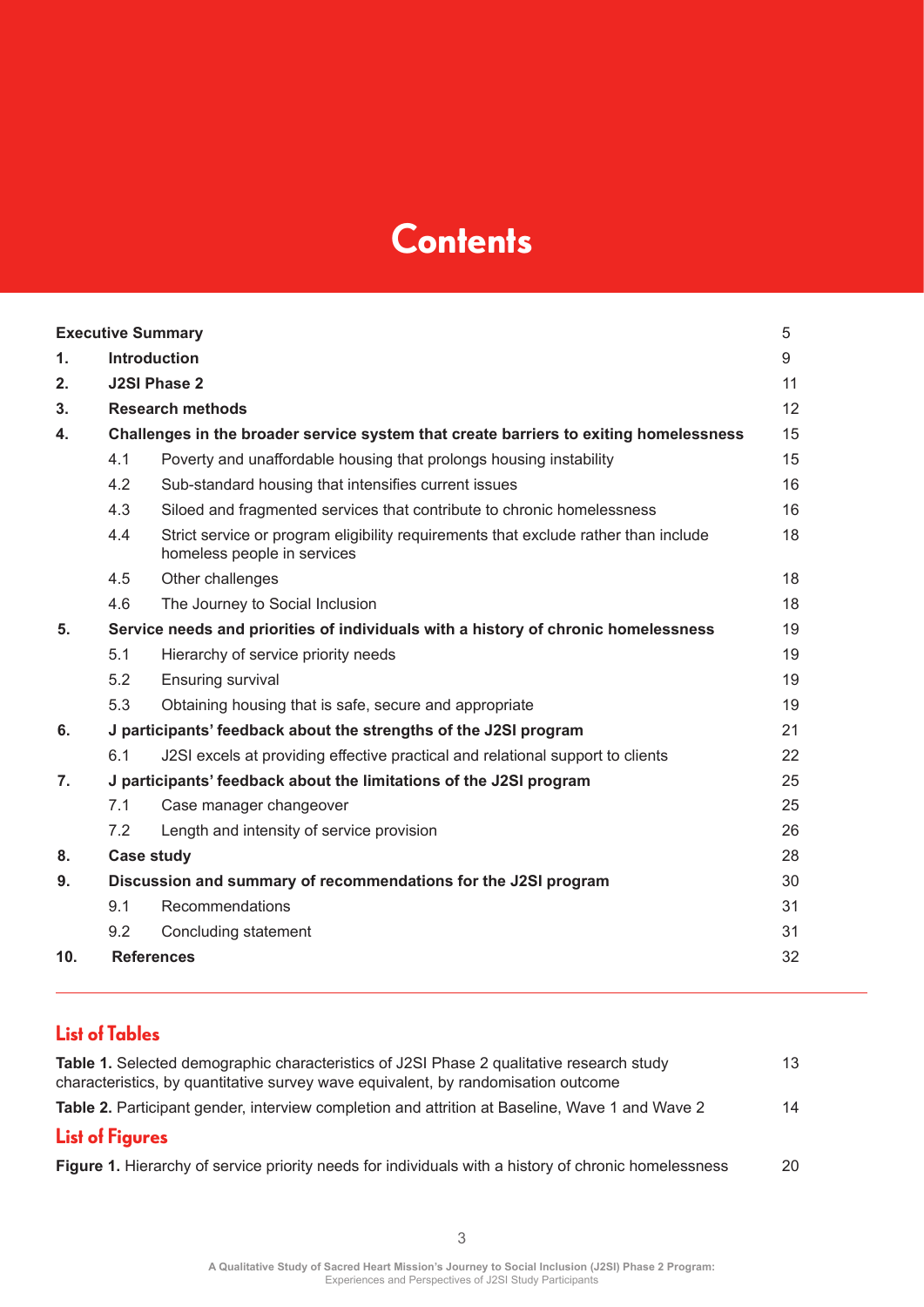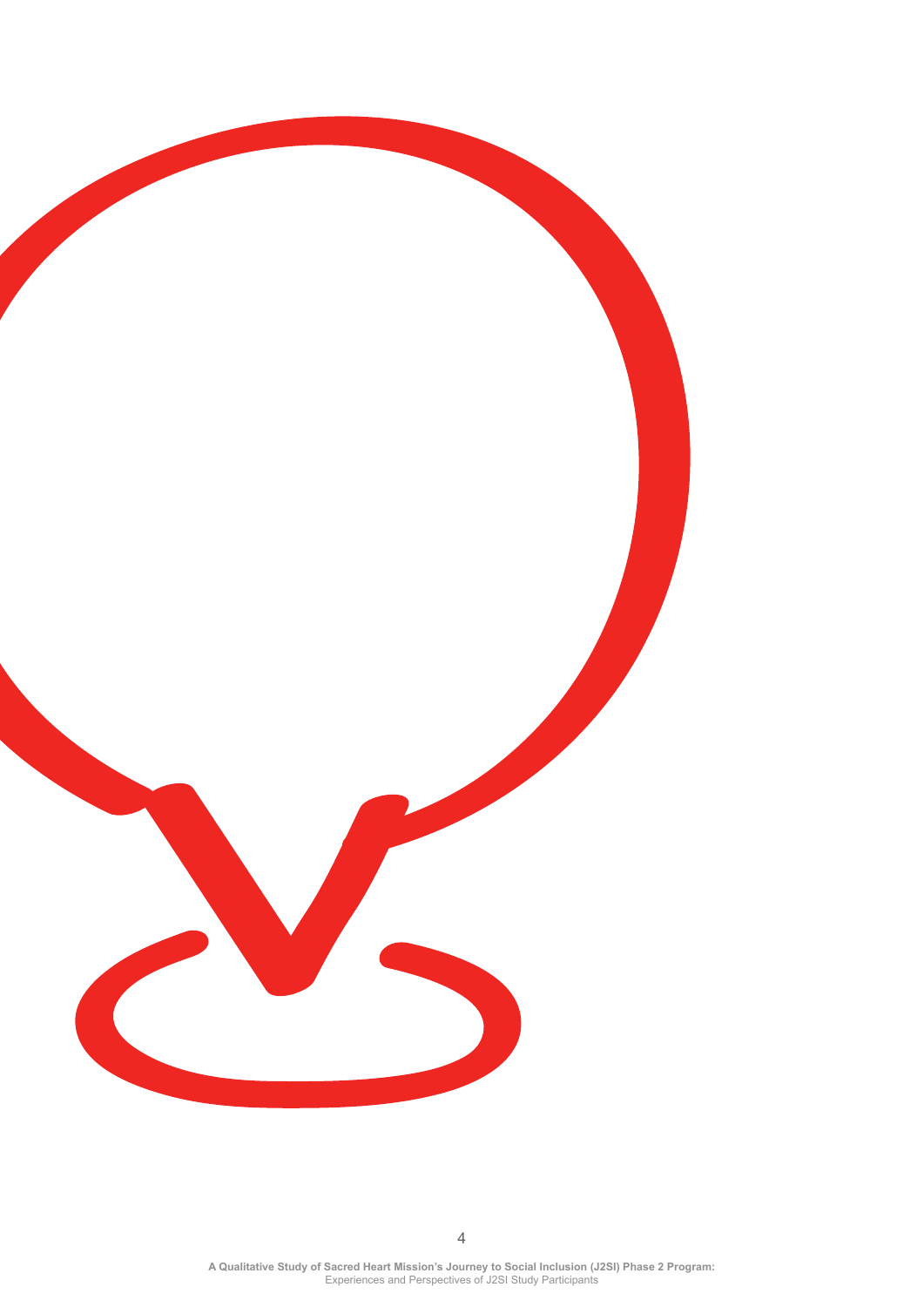## **Executive Summary**

One of the most critical challenges faced by the homelessness service system is determining how to effectively address the complex needs experienced by its clients. Many clients, particularly those with a history of chronic homelessness, have multiple unmet health and social needs. They may have complex trauma histories and mental health conditions, engage in risky substance use, face barriers to employment, and experience social relationship problems.

Sacred Heart Mission's Journey to Social Inclusion (J2SI) Phase 2 program is an attempt to exit adults out of chronic homelessness by employing four service principles:

- 1. Service delivery is relationship-based, individualised and client-driven
- 2. Service users experience a trauma-informed, strengths-based recovery model of care that promotes hope, builds trust, and feels safe
- 3. Service providers recognise that sustained housing and management of complex health issues are key enablers of recovery and inclusion
- 4. Service delivery supports service users to build capacity for independence and skills for inclusion the fostering of independence and encouragement of help seeking through services is critical to an individual's success beyond the support period

This report presents the experiences of individuals involved in the qualitative component of a randomised controlled trial to evaluate the Journey to Social Inclusion (J2SI) Phase 2 program. Interviews with J2SI study participants from both the treatment group and the control group (J-group and E-group, respectively) were conducted at three annual intervals: Baseline, Wave 1 (18 months) and Wave 2 (36 months), which corresponded to the Baseline, Wave 4 and Wave 7 intervals of quantitative data collection (see Miscenko et al., 2017; Flatau et al., 2018; Seivwright et al., 2020). This report complements and contextualises findings presented in the quantitative final report of the J2SI evaluation titled *Chronic Homelessness in Melbourne: Third-Year Outcomes of Journey to Social Inclusion Phase 2 Study Participants*  (Seivwright et al., 2020).

The findings compare and contrast the experiences of J-group and E-group participants and are structured according to the following sections:

- 1. Challenges in the broader service system that create barriers to exiting homelessness
- 2. Service needs and priorities of individuals with a history of chronic homelessness
- 3. Service experiences of J-group participants in the J2SI program

#### **Challenges in the broader service system that create barriers to exiting homelessness**

Participants' stories about their experiences of homelessness were characterised by chronic instability. Themes that emerged from their stories included:

- Poverty and unaffordable housing prolong housing instability
- Sub-standard housing intensifies current issues
- Siloed and fragmented services contribute to chronic homelessness
- Strict service or program eligibility requirements exclude rather than include homeless people in services

Collectively, these stories highlight the need for an integrated approach to service provision for individuals with a history of chronic homelessness.

#### **Service needs and priorities of individuals with a history of chronic homelessness**

Interviews with both J-group and E-group participants at Baseline, Wave 1 and Wave 2 revealed that service access and engagement should be fundamentally clientdriven and prioritised according to a hierarchy of met or unmet needs. Under this theme, four participant-driven priorities emerged:

| <b>PRIORITY 1:</b> | Ensuring survival needs are met                                                                                              |
|--------------------|------------------------------------------------------------------------------------------------------------------------------|
| <b>PRIORITY 2:</b> | Obtaining housing that is safe, secure<br>and appropriate                                                                    |
| <b>PRIORITY 3:</b> | Attempting to resolve physical, mental<br>health, social inclusion and/or relational<br>issues                               |
| <b>PRIORITY 4:</b> | Building employability skills, seeking<br>employment, volunteering and/or<br>achieving other personal independence<br>goals. |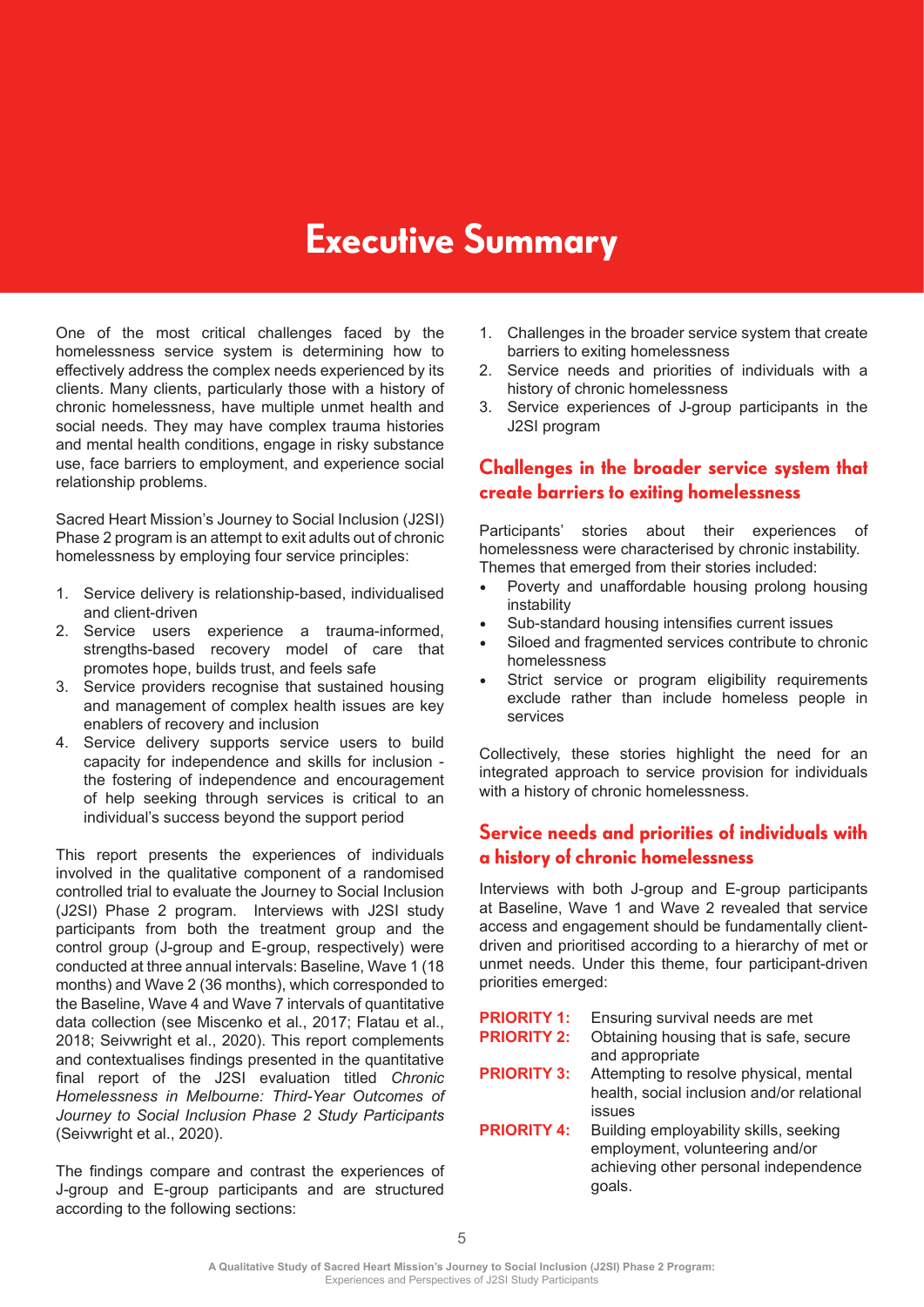Most J participants affirmed that the J2SI program was particularly helpful in achieving priorities 1 and 2 (i.e., 'ensuring survival' and 'finding housing that is safe, secure and appropriate'). In reference to these two priority areas, J-group participants reported that J2SI improved their lives as follows:

#### **ENSURING SURVIVAL**

J2SI was particularly helpful in meeting clients' most basic and practical needs for survival

J2SI was effective in quickly connecting clients to specialised services

#### **OBTAINING HOUSING THAT IS SAFE, SECURE AND APPROPRIATE**

J2SI was celebrated for fast-tracking clients off waiting lists and into permanent housing

J2SI was appreciated for aiding with clients' practical housing needs, such as moving and setting up house

#### **J-group participants' feedback about the strengths of the J2SI program**

From a longitudinal perspective, the majority (7/10) of J-group participants spoke positively about the impact that the J2SI program had on their lives (36 months into the trial; Wave 2), largely due to the obtainment of permanent housing and the way they were supported by case managers to prioritise their particular needs. In fact, the qualitative findings revealed that the J2SI model of service delivery excels at providing effective practical and relational support to clients.

Other areas of satisfaction reported at Wave 2 included the positive impacts that J2SI had on some participants' health, mental health, and social inclusion. Reduced drug use and developing concrete plans to secure employment were mentioned by only a small number of participants. It is possible, however, that it may have been too early to see results in these areas given the chronicity of participants' homelessness and long-standing difficulties in these domains.

J-group participants provided positive feedback about their experience of the J2SI program, in both a practical and relational sense. Specific examples of the support provided by J2SI case managers are described in the tables below.

#### **PRACTICAL SUPPORT**

Offered timely, streamlined and uncomplicated service access

Worked hard to ensure clients had rapid access to housing

Provided practical support with everyday tasks that are experienced as difficult to navigate or complete

Advocated strongly on behalf of clients

#### **RELATIONAL SUPPORT**

Provided a trustworthy, accountable and authentic service

Genuinely cared and did not lose hope

Allowed for client self-determination in relation to service provision

Provided continuity of care throughout the support period

Offered companionship, which reduced social isolation

#### **J-group participants' feedback about the limitations of the J2SI program**

Although the J2SI model was, for the most part, seen as aligning with the needs of people who have a history of chronic homelessness, there were two main aspects of the J2SI program that some participants found challenging:

- Case manager changeover
- Tapered care during the latter half of J2SI (i.e., care is more intense in the first 18 months of the program and less so after 18 months)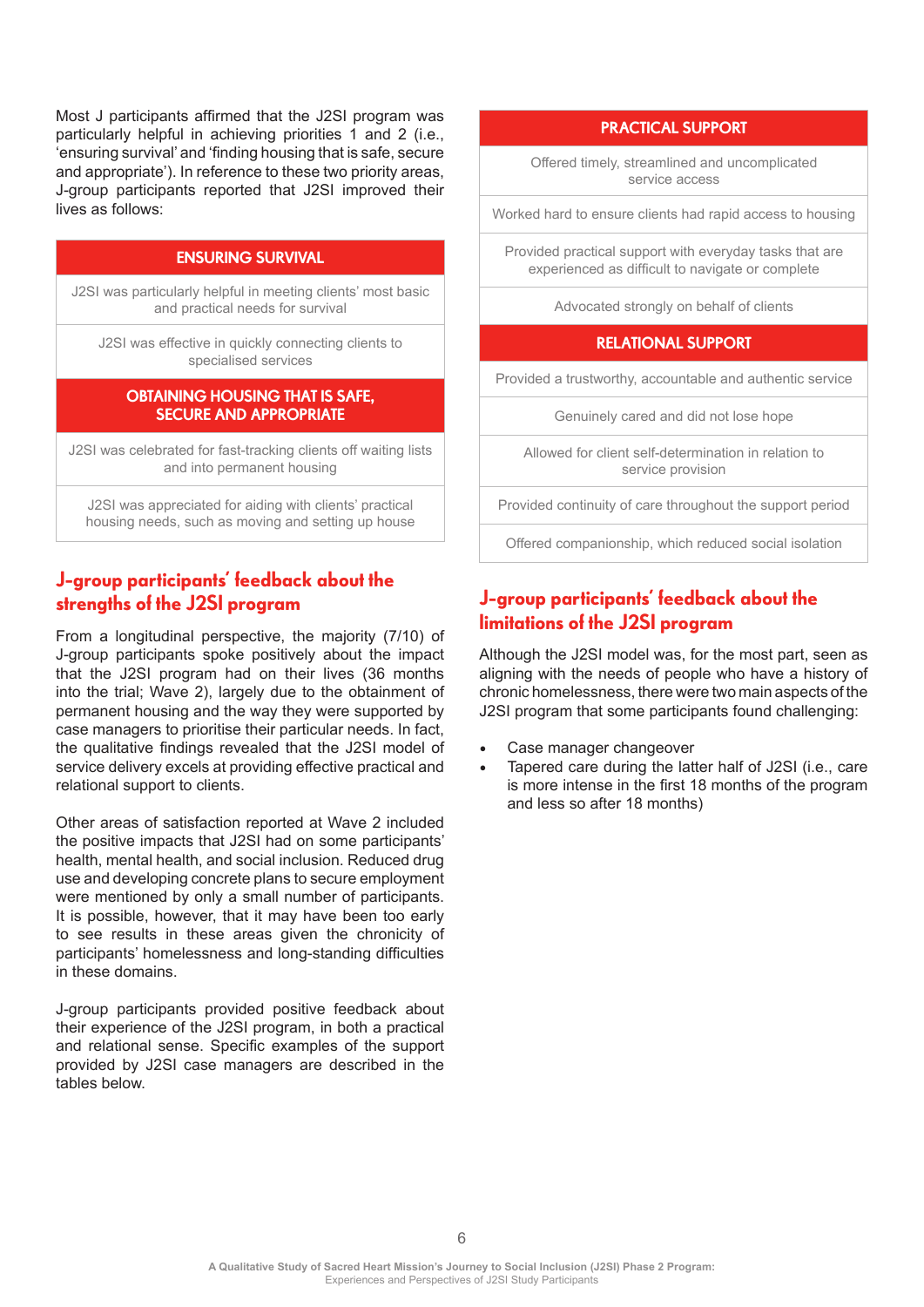#### **Recommendations**

Several recommendations are made based on the feedback from J2SI study participants, with a particular focus on maintaining or building on the strengths of the J2SI program.

- 1. Advocate for increased availability of a geographically dispersed selection of permanent housing that is in good condition, is proximal to services, is in areas with less prevalent substance use and includes the following features: privacy, safety, physical accessibility and adequate space for social and familial relations to enable lifestyle autonomy.
- 2. Continue to support service delivery through models such as the J2SI which aim to strengthen partnerships and work towards an integrated service delivery model of care.
- 3. Consider adopting the hierarchy of service priority needs (see below) when planning and delivering the J2SI service model for people with a history of chronic homelessness, including the development of realistic timelines for clients to achieve more complex goals (beyond the 3-year service model).
- 4. Continue the development and rollout of the J2SI program, with future delivery accompanied by assessment of fidelity to the principles that underlie J2SI, as well as client-centred evaluation.
- 5. Ensure client psychological safety is preserved before, during and after case manager changeover by developing a case manager changeover policy.
- 6. Carefully tailor the length of J2SI intensive case manager support for clients in accordance with the principle of client-centred care. Extend the program beyond 3 years when necessary or taper off support before 3 years in collaboration with and depending on the needs of the client. In addition to other factors, the severity of a client's issues and the current capacity of the broader service system to support the client should be considered when planning length of service provision.
- 7. Establish a J2SI consumer advisory board to assist with the future development and rollout of the J2SI program.

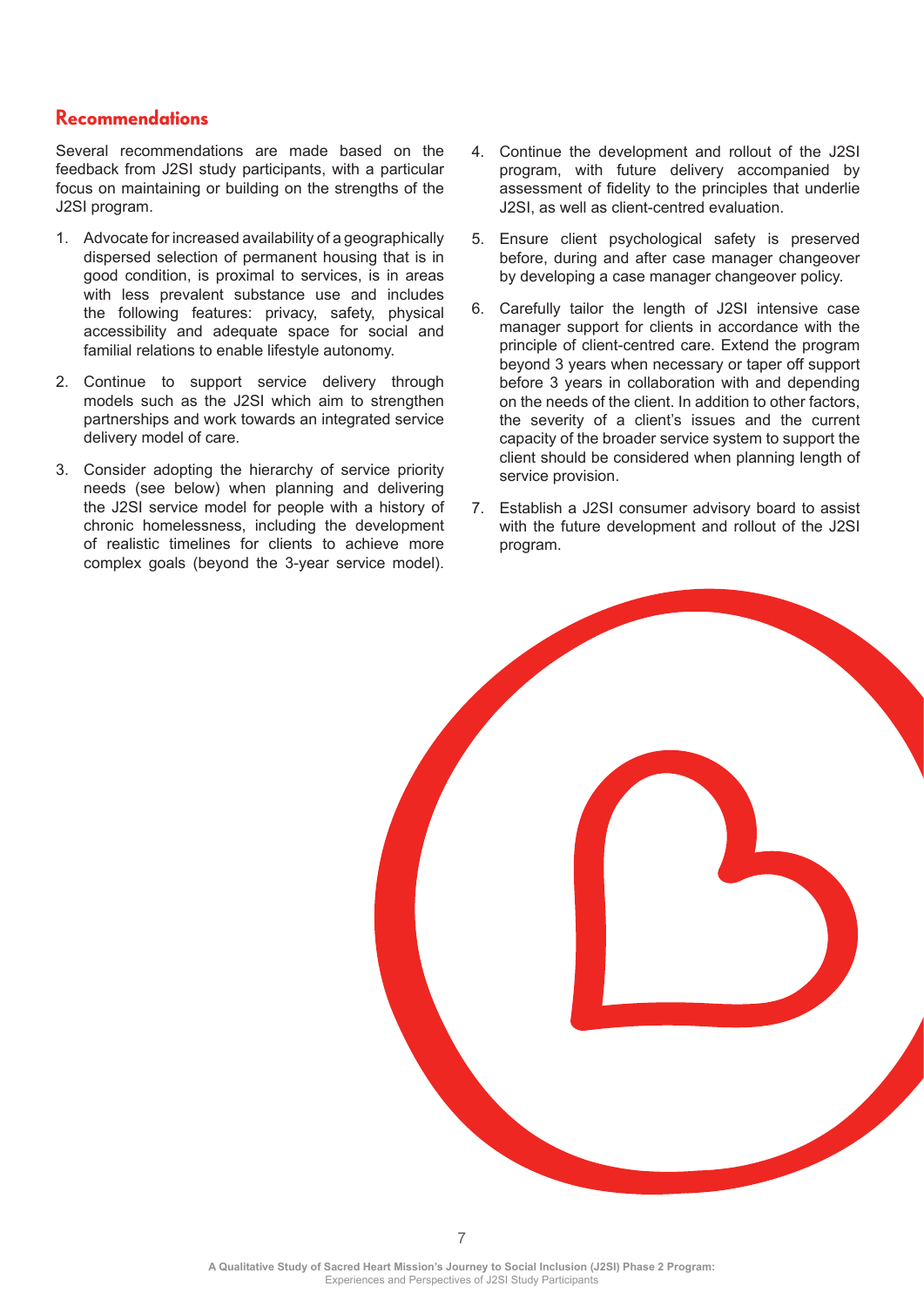

**Hierarchy of service priority needs for individuals with a history of chronic homelessness**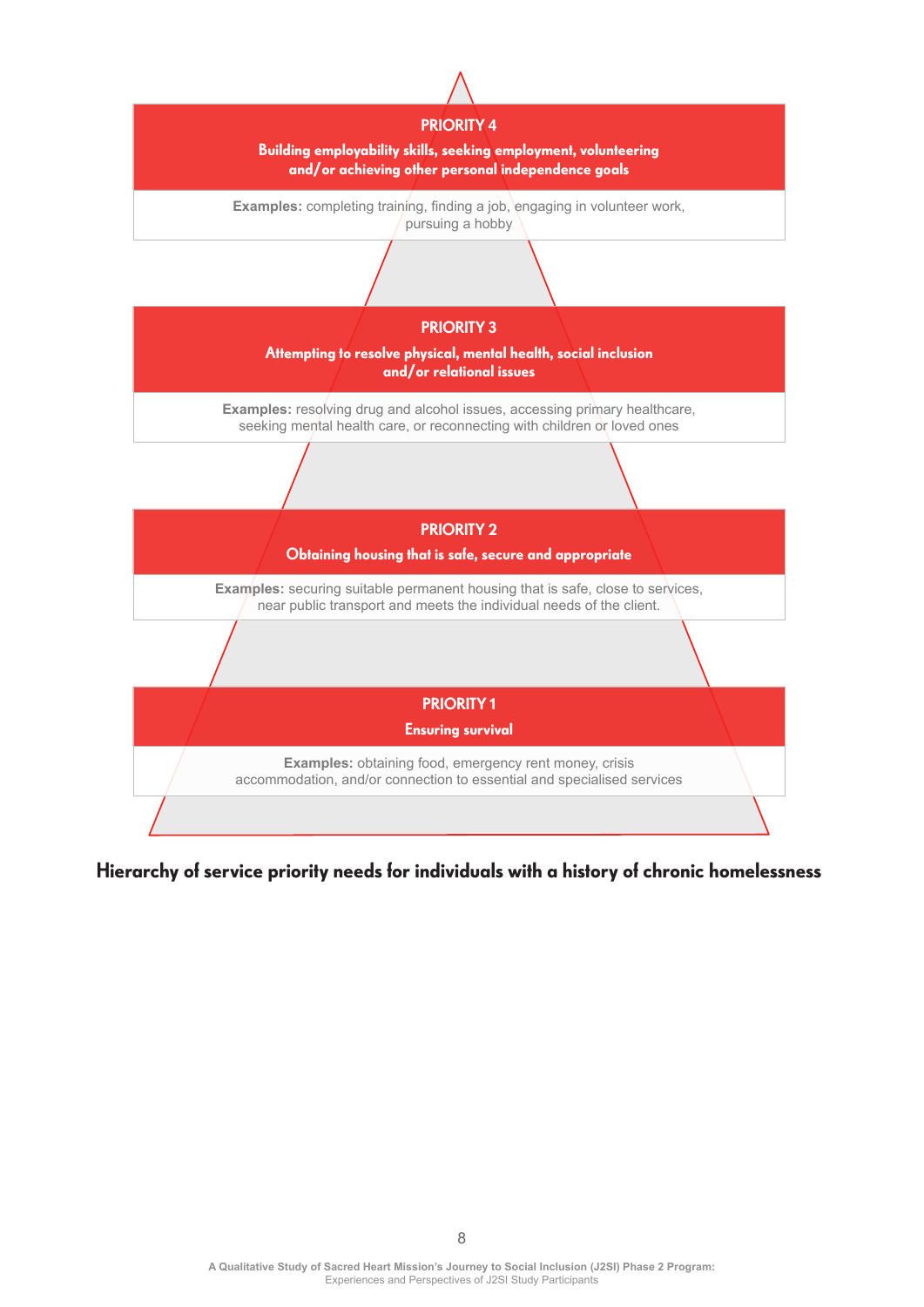

## **Introduction**

In Australia, more than 116,000 people were recorded as homeless on Census night in 2016, representing 50 homeless persons for every 10,000 people (Australian Bureau of Statistics, 2018). The rate of Aboriginal and Torres Strait Islander peoples who were homeless decreased slightly, relative to the rate recorded in the 2011 Census, but was still significantly higher, with 361 persons homeless for every 10,000 of the Aboriginal and Torres Strait Islander population.

This report presents the experiences of individuals involved in the qualitative component of a randomised controlled trial to evaluate the Journey to Social Inclusion (J2SI) Phase 2 program, developed and delivered by Sacred Heart Mission, an independent not-for-profit homeless support agency in Melbourne, Australia. This report complements and contextualises findings presented in the quantitative final report of the J2SI evaluation titled: Chronic Homelessness in Melbourne: Third-Year Outcomes of Journey to Social Inclusion Phase 2 Study Participants (Seivwright et al., 2020) to be published concurrently.

J2SI is Sacred Heart Mission's bold and commendable attempt to end chronic homelessness in Australia.

J2SI was developed from a combination of practice expertise and research evidence, which recognised that a high proportion of people accessing homelessness services had a history of trauma, as well as a host of other compounding issues that contributed to their risk of chronic homelessness. The qualitative component of a 2014 mixed-methods multi-site Melbourne-based study led by the Australian Centre for Posttraumatic Mental Health (Sacred Heart Mission was a collaborative partner) found that all 20 service users who were interviewed, all of whom were experiencing chronic homelessness or were at risk of experiencing chronic homelessness, had experienced a Type I trauma (i.e., single-incident traumatic event). In addition, 15 service-users (75%) reported a history of Type II traumas (i.e., chronic, repetitive traumas beginning in early childhood and from which escape was impossible). Eighteen service users (90%) reported current relationship difficulties, with half of these individuals revealing that they experienced difficulty trusting others. Factors that interviewees identified as barriers to remaining in secure housing included difficult interpersonal relationships, a disintegration or absence of a family unit, drug use and mental health issues. Unemployment, lack of access to affordable housing, a negative self-identity, unhelpful societal attitudes towards homelessness and social exclusion were also reported as barriers to finding a permanent home (O'Donnell et al., 2014).

In response to high levels of co-morbidity and tri-morbidity (e.g., co-occurring psychiatric/substance use disorder with a chronic medical condition), homelessness services need to develop strong collaborative relationships with other services that support people to address their broad spectrum of needs. However, the existing evidence base indicates that in Australia and internationally, clients of homelessness services often face an overly complex and fragmented service delivery system, wherein services are not well-integrated (Flatau et al., 2013). Additionally, where existing collaborations are in place, they do not necessarily work effectively or in the interests of clients (Stewart, 2019; Turner & Krecsy, 2020). Evidence-based, trauma-informed service delivery principles (e.g., Hopper, Bassuk, & Oliver, 2010) underpin the J2SI program. This includes the creation of activities to promote trauma awareness in the overall Sacred Heart Mission workforce and the establishment of a strengthsbased service delivery model wherein service users can feel safe and in control across all interactions with the agency, especially within the J2SI intervention.

Sacred Heart Mission began piloting the J2SI model of service delivery in 2009. While the complexity of issues facing service users (both personally and within the service system) were noted, Parkinson and Johnson's (2014) overarching message following their process evaluation of the pilot program was that it was "a high quality, innovative model of case management and housing support" (p. 6). The 36-month outcome evaluation of the J2SI pilot program revealed improvements in participants' housing, labour force participation, and physical health. There were also reductions in the number of presentations at emergency hospital departments and a decline in the use of homelessness, meals and similar welfare services. Little change was reported in substance use and the degree to which participants felt accepted and supported by the broader community (Johnson, Kuehnle, Parkinson, Sesa, & Tseng, 2014).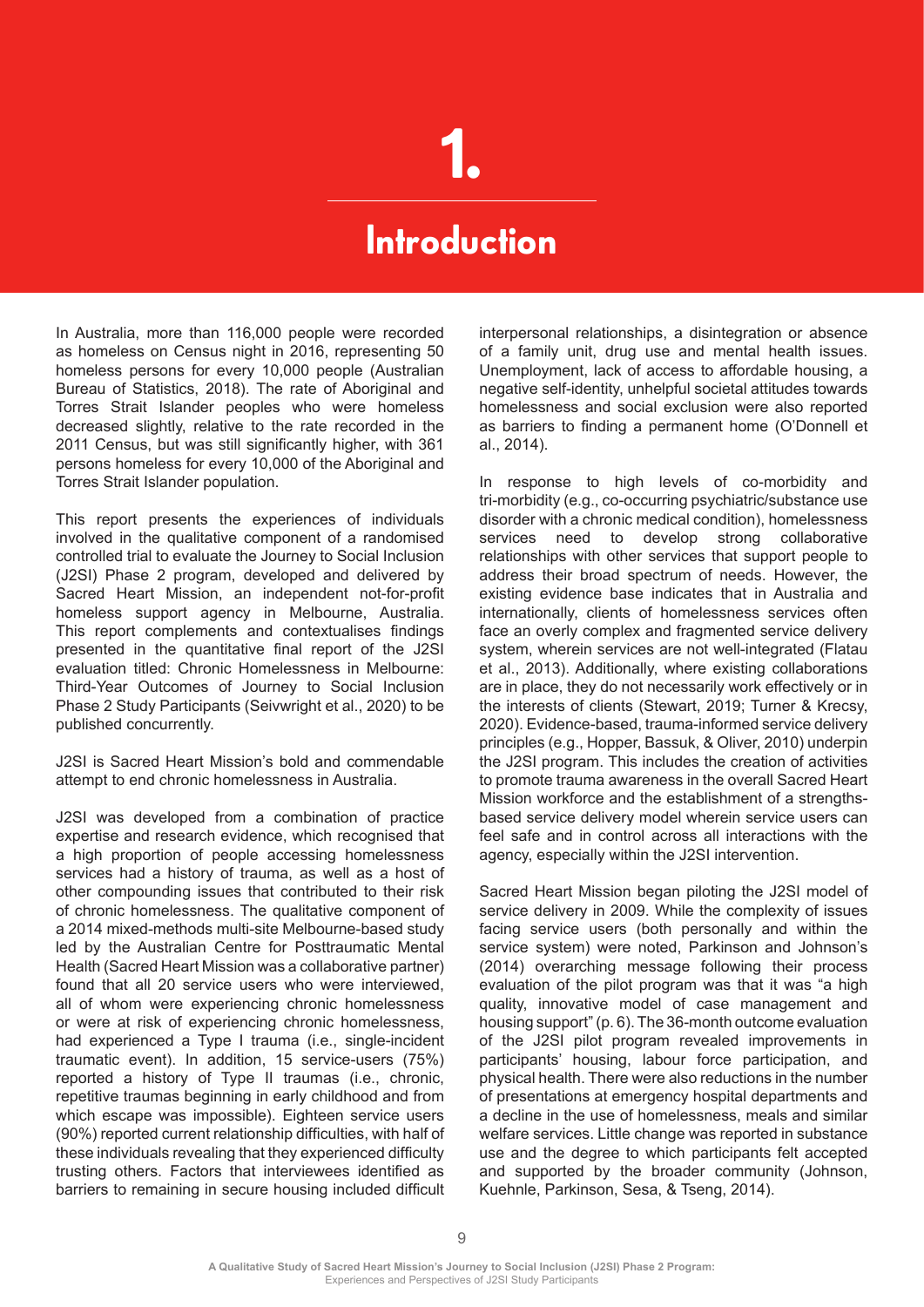*Census data provide a count and demographic profile of people who are experiencing homelessness. However, Census estimates of homelessness do not shed light on the issue of chronic homelessness, the journeys of individuals who experience homelessness, nor the impact of support services on those journeys. It is precisely these latter issues - the journeys to social inclusion of those who experience chronic homelessness and the effectiveness of the J2SI Phase 2 program - that are of primary interest in the J2SI research study.*

Flatau et al., 2018

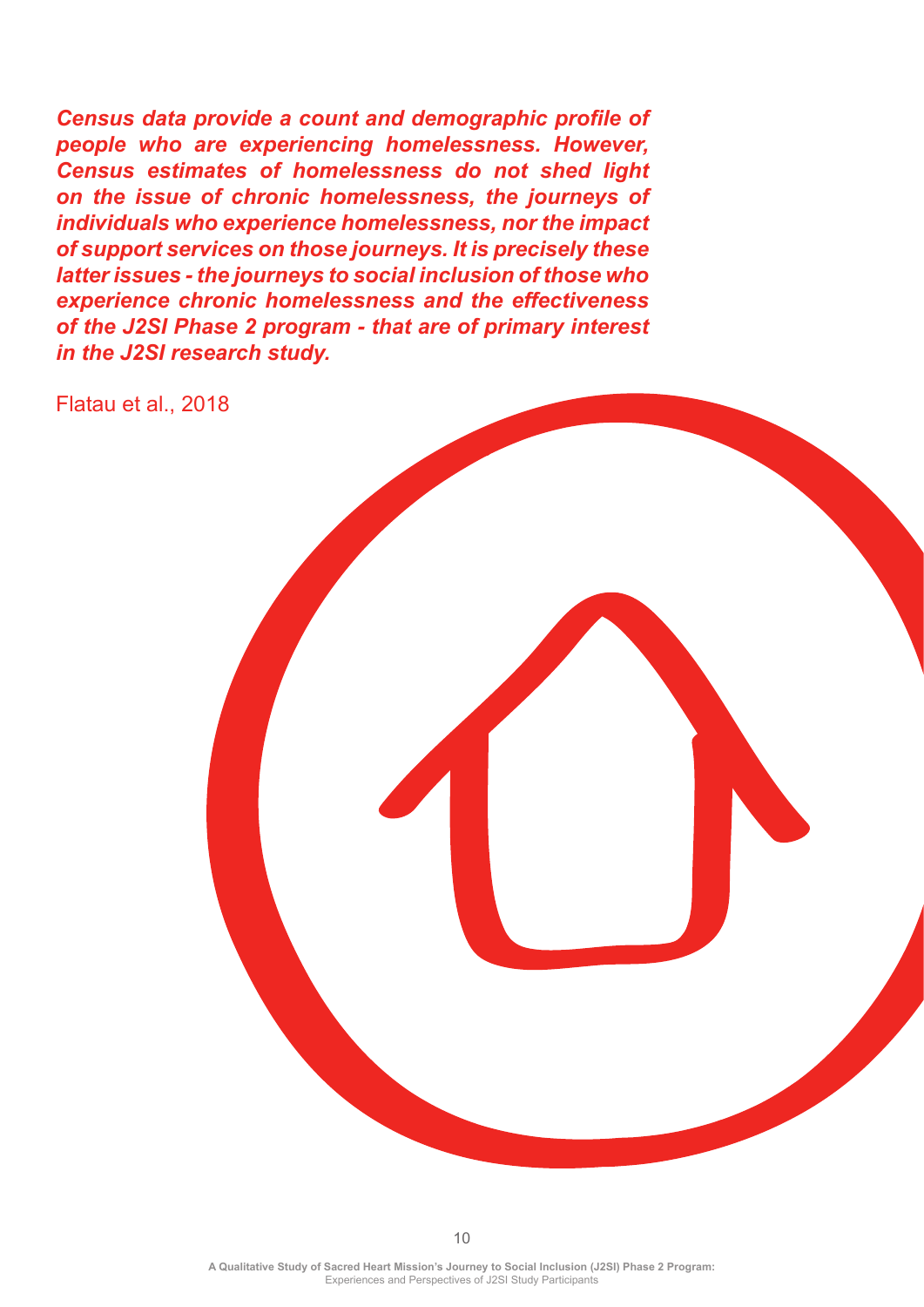# **2.**

# **J2SI Phase 2**

*Building on the strong housing outcomes of the J2SI pilot program, J2SI Phase 2 aimed to address homelessness by facilitating the movement of chronically homeless people in Melbourne into permanent, stable housing. Central to the J2SI model is recognition that the social inclusion of chronically homeless (or formerly chronically homeless) individuals requires navigation of activities and institutions within the mainstream community (for instance, education and employment) as well as the service system (e.g. health services and homelessness services). Accordingly, J2SI Phase 2 participants were provided with three years of support across five service delivery elements: intensive case management and service coordination, tenancy support and capacity building to maintain housing, trauma-informed practice, building skills for inclusion, and fostering independence.* 

#### *Seivwright et al., 2020*

The J2SI Phase 2 service model is based on five key elements (Sacred Heart Mission, 2016a):

- 1. Assertive case management and service coordination
- 2. Housing access and sustaining tenancies
- 3. Trauma-informed practice
- 4. Building skills for inclusion
- 5. Fostering independence

Phase 2 employs "a three-phased approach through the three-year intervention…this allows clients to build trust and engagement with a key worker in the first phase with a transition to a broader team approach in the second and ultimately in the third phase promoting independence through a shift to relationships with people, places, and services within the broader community. This is being closely monitored to understand and identify key indicators that precipitate readiness for transitioning onto each new phase" (Sacred Heart Mission, 2018, p. 7). The three-phase case management approach was being tested in this implementation of J2SI during the study period

Aligned with the trauma-informed practice principle of 'rebuilding control', a feature of the three-phased-approach is a 100% community outreach model and a move from a primary caseload of 1:6 in year one (delivered by a key worker), moving to 1:10 in year 2 (delivered by a key worker and team), towards a subsequent decreasing in staffing levels at the end of year 2 (delivered by a key worker, SHM team and broader community) to promote client independence and capacity to promote client independence and help build capacity for social inclusion.

A 2017 qualitative study of J2SI Phase 2 case managers and supervisors revealed that workers valued the opportunity to have more time to engage with their clients and to manage smaller caseloads, which enabled them to offer more individualised care, to develop stronger relationships with clients and to promote client autonomy and independence.

*"Anyone who works in this environment knows that by the time people are sleeping rough it wasn't a bad week that brought them to that point. There are a whole lot of things that have happened for a long period of time. They're not going to be remedied with a three-month intervention of one hour a week. So, my experience has been that relationship is primary and if that relationship is not one that's credible and trustworthy and real, transformation is not possible"* 

- Intensive Case Manager (Thielking et al., 2017)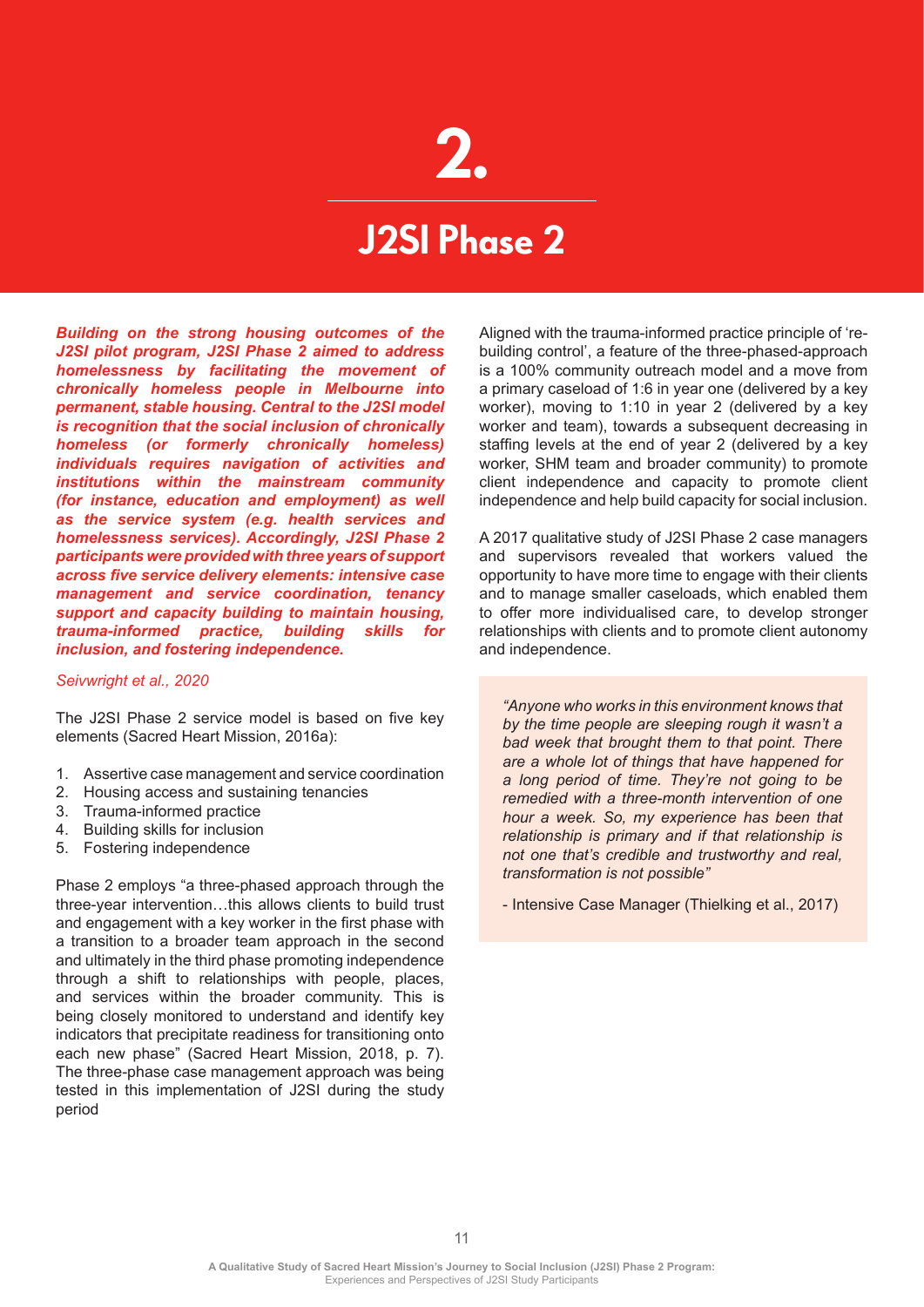# **3.**

# **Research methods**

To be eligible for the J2SI Phase 2 research study participants had to:

- Be aged 25-50 years, be permanent residents of Australia, have Centrelink entitlements, and not be engaged in an existing long-term intensive homelessness support program; and
- Have been sleeping rough continuously for 12 months or experienced at least three episodes of homelessness in the last five years; and
- Be currently experiencing homelessness (primary, secondary or tertiary) or housed for six months or less and at risk of homelessness due to having received a notice to vacate or a breach of tenancy notice without a secure housing option available.

Potential participants who otherwise would have been eligible for the study were excluded if they:

- Could not speak English fluently (budget constraints precluded hiring interpreters); or
- Had unmanaged mental illness that was severe enough to prevent the provision of informed consent; or
- Posed an identifiable safety threat to themselves or others; or
- Were for any reason unable to give informed consent or participate fully in the study.

Participants in the J2SI Phase 2 study were assessed for eligibility according to the above criteria; provided written, informed consent; and, following the completion of the Baseline survey, were randomised to the J2SI Phase 2 program (J-group) or to existing services as usual (E-group). Randomisation outcomes were determined through a simple shuffled envelope system in line with the recommendation of Sacred Heart Mission that this system would be more acceptable to clients than a computerised randomisation system.

In adherence to quidelines for ethical human research, participants could discontinue participation in the evaluation or completely withdraw their data from the study at any time. If participants informed their interviewer or any member of the research team that they no longer wanted to participate in surveys, they were presented with

a discontinue participation form and were guided through its completion. In this form, participants could choose whether they wanted the survey data already collected from them to be excluded from analysis (full withdrawal) or simply to decline participation in subsequent survey waves. See Vallesi et al. (2019) for a comprehensive description of the study protocol.

For the purposes of the qualitative component of the J2SI Phase 2 research study, a computer algorithm for randomisation was utilised to create a sample of 15 J2SI program participants (Js) and 15 'existing services as usual' participants (Es). Contact details for the first 10 J- and E-group participants randomised to the qualitative component of the study were provided to the qualitative research team at Swinburne University of Technology. The remaining five participants from each group were recorded as potential replacements, whose details were only to be provided to the qualitative team if any of the first 10 participants in each group did not consent to participating in the qualitative component of the study or had formally withdrawn from the study at the time of recruitment. See the study protocol (Vallesi et al., 2019) and Baseline report (Miscenko et al., 2017) for a comprehensive description of the recruitment and randomisation procedures.

Three semi-structured interviews were attempted with each qualitative participant over three years. Baseline interviews occurred from September 2016 to April 2017, Wave 2 interviews occurred from October 2017 to January 2018 (18 months into the study), and Wave 3 interviews occurred from December 2018 to March 2019 (36 months into the study). Interviews were conducted by trained interviewers who had completed or were completing university training in psychology or counselling.

Table 1 presents selected demographic characteristics of qualitative study participants by survey wave and randomisation outcome.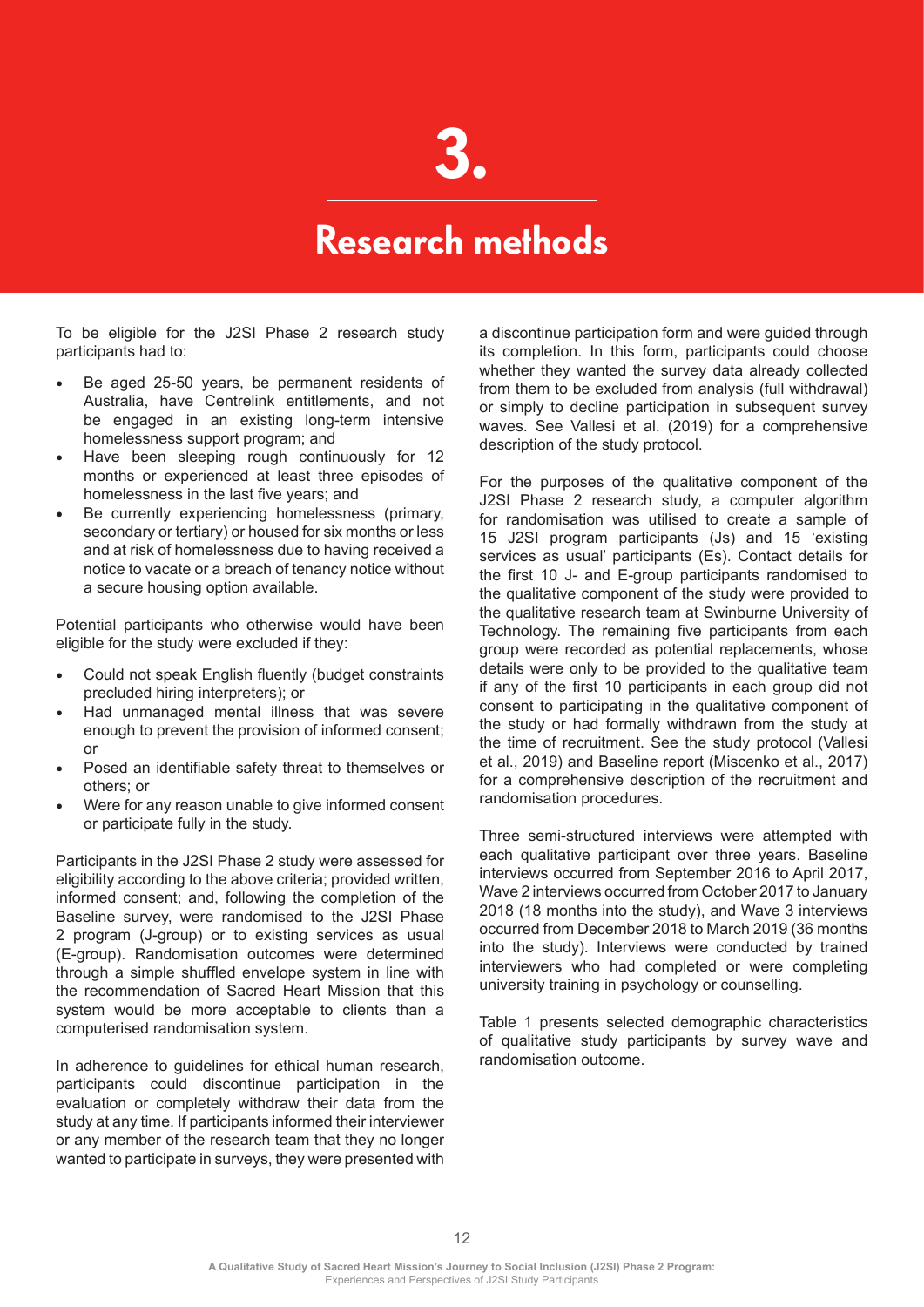#### **Table 1.**

**Selected demographic characteristics of J2SI Phase 2 qualitative research study participants, by quantitative survey wave equivalent, by randomisation outcome.**

|                |                         | <b>Baseline</b><br>(QWE Baseline*) | Wave 1<br>(QWE Wave 4) | Wave 2<br>(QWE Wave 7) |
|----------------|-------------------------|------------------------------------|------------------------|------------------------|
| <b>J GROUP</b> |                         | Sep '16 – Feb '17                  | Oct '17 – Jan '18      | Dec '18 - Mar '19      |
| $\mathsf{n}$   |                         | $10**$                             | 8                      | 7                      |
| Gender         | Male<br>Female<br>Other | 6<br>4                             | 5<br>3<br>$\mathbf{0}$ | 5<br>2<br>0            |
| Indigenous     | Yes<br><b>No</b>        | $\bigcap$<br>10                    | $\Omega$<br>10         | $\Omega$<br>10         |
| <b>E GROUP</b> |                         | Oct '16 - Apr '17                  | Oct '17 - Jan '18      | Jan '19 - Mar '19      |
| $\mathsf{n}$   |                         | $9***$                             | 6                      | 6                      |
| Gender         | Male<br>Female<br>Other | 5<br>4                             | 3<br>3<br>0            | 3<br>3<br>0            |
| Indigenous     | Yes<br>No.              | $\overline{2}$                     | $\overline{2}$<br>7    |                        |
| $\overline{N}$ |                         | 19                                 | 14                     | 13                     |

QWE – quantitative wave equivalent

Note. \*Baseline interviews occurred within the first six months of randomisation. As such, some J-group participants had already begun receiving support through the J2SI program and this is reflected in their qualitative data. \*\*Interview data for one J-group participant who died after Baseline and before Wave 1 are not included in this qualitative evaluation of the J2SI program. \*\*\*An E-group participant who was interviewed at Baseline withdrew from the study and their data (including demographic data) were excluded.

Table 2 presents gender, interview completion and attrition information for each participant for each qualitative interview wave. Overall, 46 interviews were completed between September 2016 and March 2019. Seven out of 10 J-group participants (70%) and five out of nine E-group participants (56%) completed all three waves of interviews. Eight males and four females completed interviews in all three waves. Regarding the participants who did not complete all three waves of interviews, four completed the Baseline interview only; two completed Baseline and Wave 1; and one completed Baseline and Wave 2. One E-group participant withdrew from the study after their Baseline interview and their data were not analysed. One J-group participant died prior to Wave 1, and while their demographic data are presented in Table 1 and their interview completions are included in Table 2, their interview data were removed from the analyses. Pending ethical approval, the deceased participant's data will be included in a later investigation into mortality among people who experience chronic homelessness.

Baseline interviews focused on participants' journeys into homelessness, service experiences and their current functioning in relation to the five J2SI treatment outcomes, as specified in the J2SI program logic (i.e., sustained housing, improved health and wellbeing, increased social participation, increased capacity for independence and economic participation). Wave

1 and Wave 2 interviews included questions about participants' current experiences of homelessness, service experiences, and progress in relation to the J2SI treatment outcomes.

People experiencing homelessness are more likely to have substance use issues (Fazel, Khosla, Doll, & Geddes, 2008) and to be involved with the criminal justice system, though infractions are most often minor charges related to circumstances of homelessness (e.g. public transit fines) (Clifasefi, Malone, & Collins, 2013). Thus, to ensure that the voices of research participants who were justice system-involved were included in this study, our team aimed to interview participants whose homelessness journey involved spending time in jail or in other facilities (e.g., detox/rehabilitation) during the study period. As such, one participant was interviewed while serving a custodial sentence.

Ethical approval for this study was provided by the University of Western Australia (RA/4/1/7904) and Swinburne University of Technology (SHR Project 2016/084).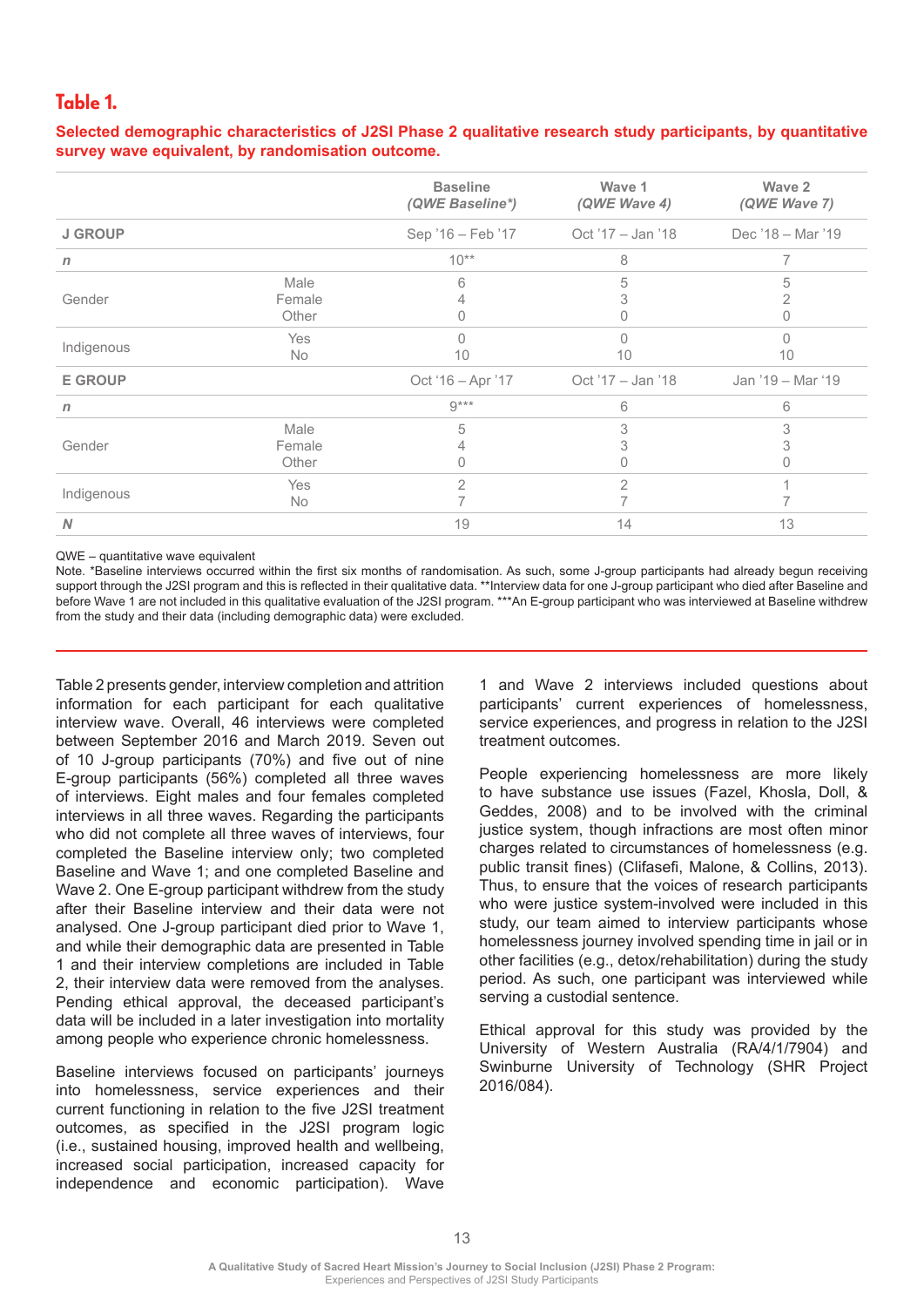#### **Table 2.**

#### **Participant gender, interview completion and attrition at Baseline, Wave 1 and Wave 2.**

|                |        | <b>Baseline</b> | Wave 1    | Wave 2    | Interviews completed      |
|----------------|--------|-----------------|-----------|-----------|---------------------------|
| J <sub>1</sub> | Male   | Completed       | Completed | Completed | 3                         |
| J2             | Female | Completed       | Missed    | Missed    |                           |
| J3             | Female | Completed       | Completed | Missed    | $\overline{2}$            |
| J4             | Female | Completed       | Completed | Completed | 3                         |
| J5             | Male   | Completed       | Completed | Completed | 3                         |
| J6             | Male   | Completed       | Missed    | Missed    |                           |
| J7             | Female | Completed       | Completed | Completed | 3                         |
| J8             | Male   | Completed       | Completed | Completed | 3                         |
| J9             | Male   | Completed       | Completed | Completed | $\ensuremath{\mathbf{3}}$ |
| J10            | Male   | Completed       | Completed | Completed | 3                         |
| E1             | Male   | Completed       | Completed | Completed | 3                         |
| E2             | Female | Completed       | Completed | Completed | 3                         |
| E <sub>3</sub> | Male   | Completed       | Missed    | Missed    |                           |
| E4             | Male   | Completed       | Missed    | Missed    | 1                         |
| E <sub>5</sub> | Female | Completed       | Completed | Completed | 3                         |
| E6             | Female | Completed       | Missed    | Completed | $\overline{2}$            |
| <b>E7</b>      | Male   | Completed       | Completed | Completed | 3                         |
| E <sub>8</sub> | Male   | Completed       | Completed | Completed | 3                         |
| E9             | Female | Completed       | Completed | Missed    | $\overline{2}$            |
| <b>TOTAL</b>   |        | 19              | 14        | 13        | 46                        |

#### **3.1 Objective of the current report**

The goal of the current report is to describe the service experiences of participants in the J2SI Phase 2 intervention and those participants receiving existing services as usual in the community (i.e., treatment as usual group). Interviews were audio recorded and transcribed verbatim, cleaned, and de-identified. Quirkos qualitative data analysis software was employed to manage data analysis, which was undertaken both individually and as a team. All analysis of interview data was grounded in, or close to, the experiences and perspectives of participants, with minimal inference from the research team (Sandelowski, 2010). Multiple opportunities for reliability checking occurred throughout the data analysis period. Interviews from each wave of data collection were comprehensively analysed in the following order: familiarisation with data, generating initial codes, searching for themes, reviewing themes, and defining and naming themes (Braun & Clarke, 2006). Themes were also connected and analysed in relation to a specific experience (e.g., accessing services) and unique participant insights or feedback were not excluded.

Verification interviews occurred individually with two participants at the conclusion of the qualitative analysis period (one J-group and one E-group participant). In these interviews, the final themes were shared with the

participant who was asked: "Did we get the story right? What have we missed, or misunderstood? Do these findings resonate with your experience of J2SI and/or services more generally?" Participants reported that the thematic analysis resonated with their experiences and they did not report any new findings in relation to the evaluation questions.

In the reporting of these data, names and identifiers have been removed to protect participant confidentiality. Results are presented in three sections and are ordered according to themes. The three sections relate to:

- 1. Challenges in the broader service system that create barriers to exiting homelessness
- 2. Service needs and priorities of individuals with a history of chronic homelessness
- 3. Service experiences of J-group participants in the J2SI program

Results are followed by a discussion of findings and specific recommendations for future implementations of the J2SI model of service delivery.

Throughout this report, direct quotes from participants are provided to give voice to the lived experiences of study participants. Any potentially identifying details have been altered to protect the confidentiality of study participants.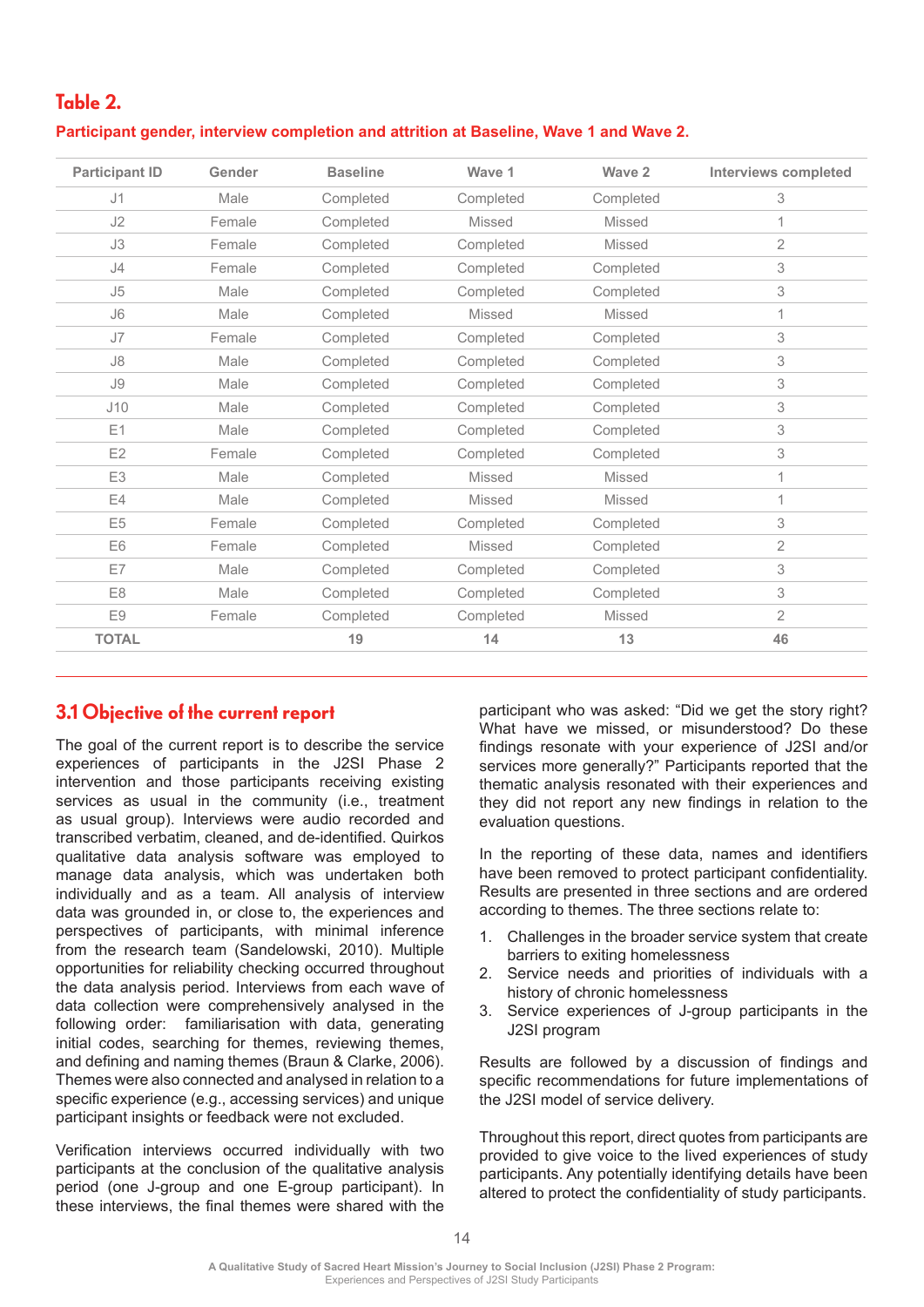**4.**

## **Challenges in the broader service system that create barriers to exiting homelessness**

The current service sector supporting adults with a history of chronic homelessness struggles to provide permanent housing outcomes. Lack of early intervention to prevent the flow of people into homelessness, a national shortage of affordable housing stock for permanent housing, and limitations in the duration and intensity of current support offerings once service users have been housed have been identified as barriers faced by the service sector (Victorian Government, 2018).

Baseline interviews conducted with both J and E participants from the J2SI Phase 2 research study were a valuable opportunity to invite 20 participants to discuss their journeys into homelessness, as well as their experiences with the homelessness service system in Melbourne. The primary focus of the Wave 1 and 2 interviews was the experience of receiving J2SI program support or existing services as usual, depending on randomisation.

Participants shared stories about their homelessness journeys in their Baseline interview that highlighted a range of factors that perpetuate homelessness in Australia. Individual factors that precipitate homelessness, or that develop and/or worsen as a result of homelessness, are well-documented in the research literature and were reported by both J-group and E-group participants. These included extreme poverty, mental health problems, health difficulties, and substance use issues. Many of these factors have been measured quantitatively in the J2SI Phase 2 study and the degree to which these issues were reported by research study participants are detailed in the quantitative companion to this report (Seivwright et al., 2020), as well as earlier reports associated with this study (see Miscenko et al., 2017; Flatau et al., 2018).

Participants reported that they are often confronted by multiple stressors simultaneously and that their lives were punctuated by a series of adverse events or circumstances that led to a 'toppling over' effect into, or further into, entrenched disadvantage and homelessness. Their reliance on the service system and its stabilising impact cannot be overemphasised and breakdowns in communication or processes within or between agencies holds the potential for disaster for some individuals. This is exemplified by E1's account in their Baseline interview, during which they described the circumstances that led them to their current accommodation.

*"It's probably a couple years ago when I got evicted. I lived just up here. I was in a rooming house that was run by one of the rooming house groups around here. And I got sick over Christmas and fell behind with my rent and yeah it was a 'stuff around,' but yeah, they told me if I could have half of the rent I owed by the next Monday, then they wouldn't evict me, and then when I went in with the money, and went to get the rest I needed from [Agency A] or whatever they're called now, and they rang the community housing agency who turned around and said the exact opposite—that they wouldn't be guaranteeing my tenancy even if [Agency A] helped me out—so yeah, evicted and booted out from there and from then, I just sort of got another place for a few weeks and that just didn't work out. The other person I was sharing it with, it was just a private flat, and we didn't get along. So, yeah, and then I was just couch surfing basically for about, I don't know a few months, and went into detox. And when I got out of rehab, got the room where I am now, through [Agency A]."* - E1 Baseline

#### **4.1 Poverty and unaffordable housing that prolongs housing instability**

Extreme poverty impacted multiple areas of participants' health, mental health, and overall wellbeing. For example, not having enough money to pay for essential medications, as mentioned by E1 in Wave 2, illustrates the effect poverty has on health: *"I just have to pick it up and start taking it. I've got to be able to afford to pay for it and it's not that expensive. It's something like \$13… but I just never seemed to have any spare money lately."* Poverty also compelled participants to make difficult and risky choices. Women in the sample spoke about staying in unsafe relationships due to a lack of financial independence. For example, J2 felt forced to make a choice between paying rent (to an illegitimate landlord) or living on the streets.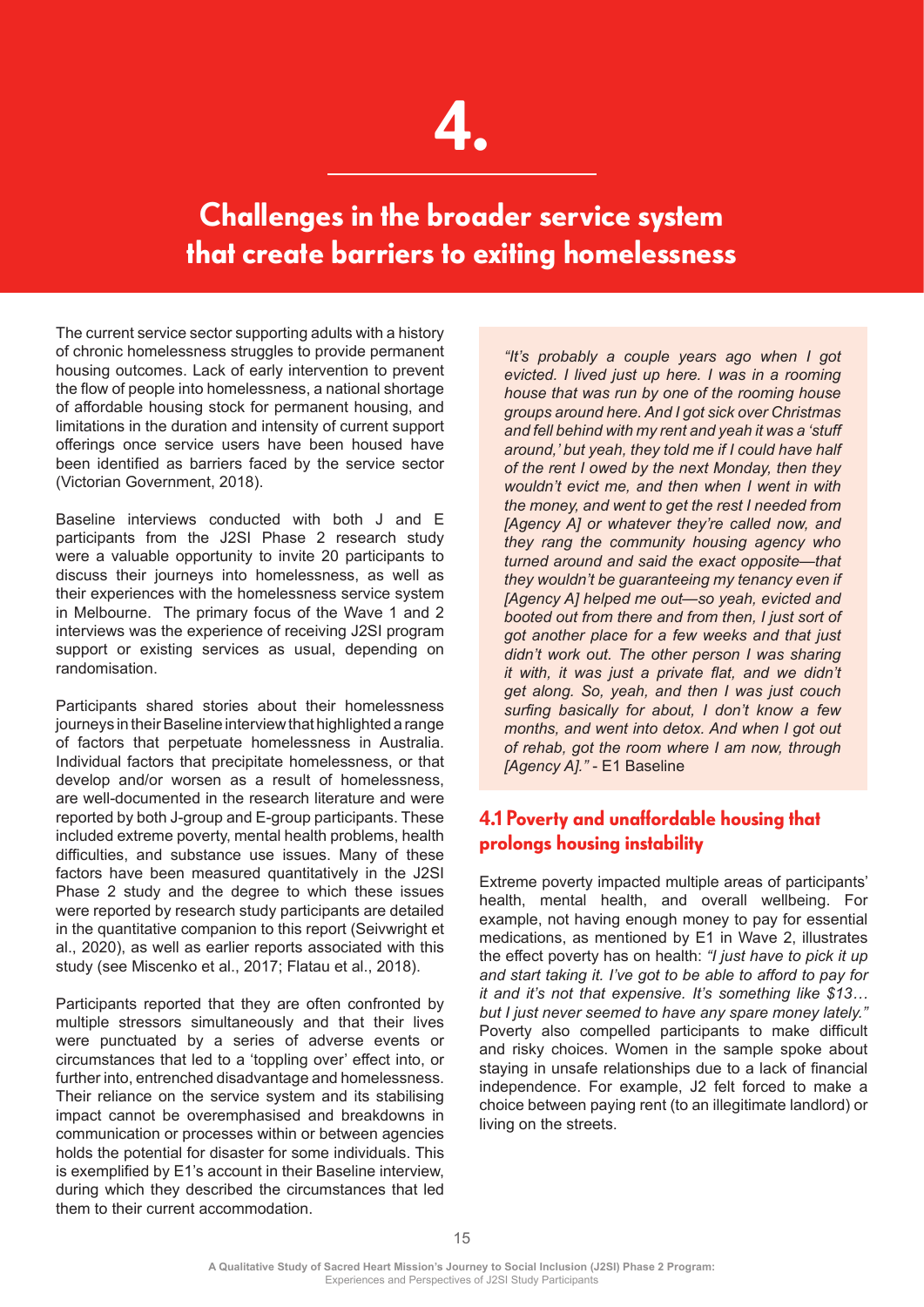*"I was living with this bloke, older bloke, and got caught staying there 'cause he was in a housing commission and I wasn't supposed to be there. And he wanted me to pay rent. Pay him rent, plus pay the housing commission rent, which would've took up all of my dole. So, I was faced with a choice – either lose all my money to rent and starve, have no money to eat, or hit the streets, go homeless and hit the streets. So, I chose to hit the street and go homeless. I was forced into this situation."*  - J2 Baseline

Illicit substance use was highly prevalent in the sample, with 87.5% of J-group and 75.5% of E-group participants reporting they had used an illicit substance in the 3 months prior to their Baseline interview (Seivwright et al., 2020). Having a substance use problem was reported as contributing to ongoing poverty for some participants. For example, in J8's baseline interview he shared: *"I put all my money into drugs and alcohol and ignored the things I needed to do. I lost my job, lost my house, lost relationships—all just through drug use."* When questioned about his current living circumstances, J8 spoke about his struggle to pay for the private rental of a room: *"I'm in private residential. I rent a room. But I'm already behind in rent because I've been on Newstart. It's almost impossible to afford."*

#### **4.2 Sub-standard housing that intensifies**

#### **current issues**

At Baseline, 46.9% of J-group and 54.3% of E-group participants felt safe in their accommodation only some of the time or less frequently, with 15.6% of J-group and 20.2% of E-group participants reporting that they felt safe none of the time (Seivwright et al., 2020). J2's example (above) of making a choice between paying an illegitimate landlord rent versus living on the streets was just one story among many that involved participants making difficult choices about whether or not to stay in inappropriate housing or to remain unhoused entirely.

*"I didn't always experience the help that I needed because you're on a waiting list, and then they can't pop up with the right thing at the right time when you need it. And once I did find something through one of them, it happened to be a shared house thing, I think it was at that time, and so I went and tried to go in there but because of just… I didn't even go into it. I didn't even sign up or pay or do anything with the landlord because I've realised just how it was really trashy, scummy, and there was obvious signs of people on illicit drugs and things just the minute I walked in there, and people were a little apprehensive and standoff and I thought geez, so what am I going to get into here? I'm probably going to get rolled in all this stuff and hard times and violence, some confrontation or something and I'm not a violent person at all."* – E8 Baseline

Participants indicated that they do not just need housing, they need a home. Yet often they had to cope with a multitude of negative factors present in the housing that they were allocated by homelessness agencies, such as neighbouring residents' or housemates' substance use. The juxtaposition between being provided a 'home' and striving to build a life in allocated housing, while simultaneously coping with inappropriate or unsafe issues in that housing, was exemplified by J3 in her baseline interview.

*"I have a couple of little plants and only been there a couple of months. It's not high density, which is fantastic…there's a drug dealer in the building and the people that are coming all times of the day and night, yelling out if they buzz and they don't open the door, they're yelling and yelling and yelling. All weekend there was people fighting: men...a couple yelling…a dog. And there's dirt everywhere and maybe they didn't contribute to all the dirt, but when the food bank comes around and they leave all their rubbish around—clothes, wine bottles, and things like this. I'm concerned about that. I'm concerned about the noise. There was violence in the building. In the communal entry, on the wall of the laundry, the notice board…a man was angry and bashed that off. I'm on the top floor and I've got beautiful views and I've got a balcony. It's beautiful. I absolutely love it."* – J3 Baseline

Participants spoke openly about what they needed in relation to housing, which is more than just a 'roof over one's head', they need a home. These needs have been summarised on the next page.

#### **Recommendation 1**

**Advocate for increased availability of a geographically dispersed selection of permanent housing that is in good condition, is proximal to services, is in areas with less prevalent substance use and includes the following features: privacy, safety, physical accessibility and adequate space for social and familial relations to enable lifestyle autonomy.** 

#### **4.3 Siloed and fragmented services that contribute to chronic homelessness**

Within the broader service sector, participants described a lack of service integration and reported that caseworkers and other frontline workers seemed overwhelmed by the demands of their role. As a result, participants described feeling as if they were 'playing the waiting game' or were being disrespected by the very services that were intended to assist them. For some participants, this process was demoralising and a sense of giving up hope that services could assist was apparent.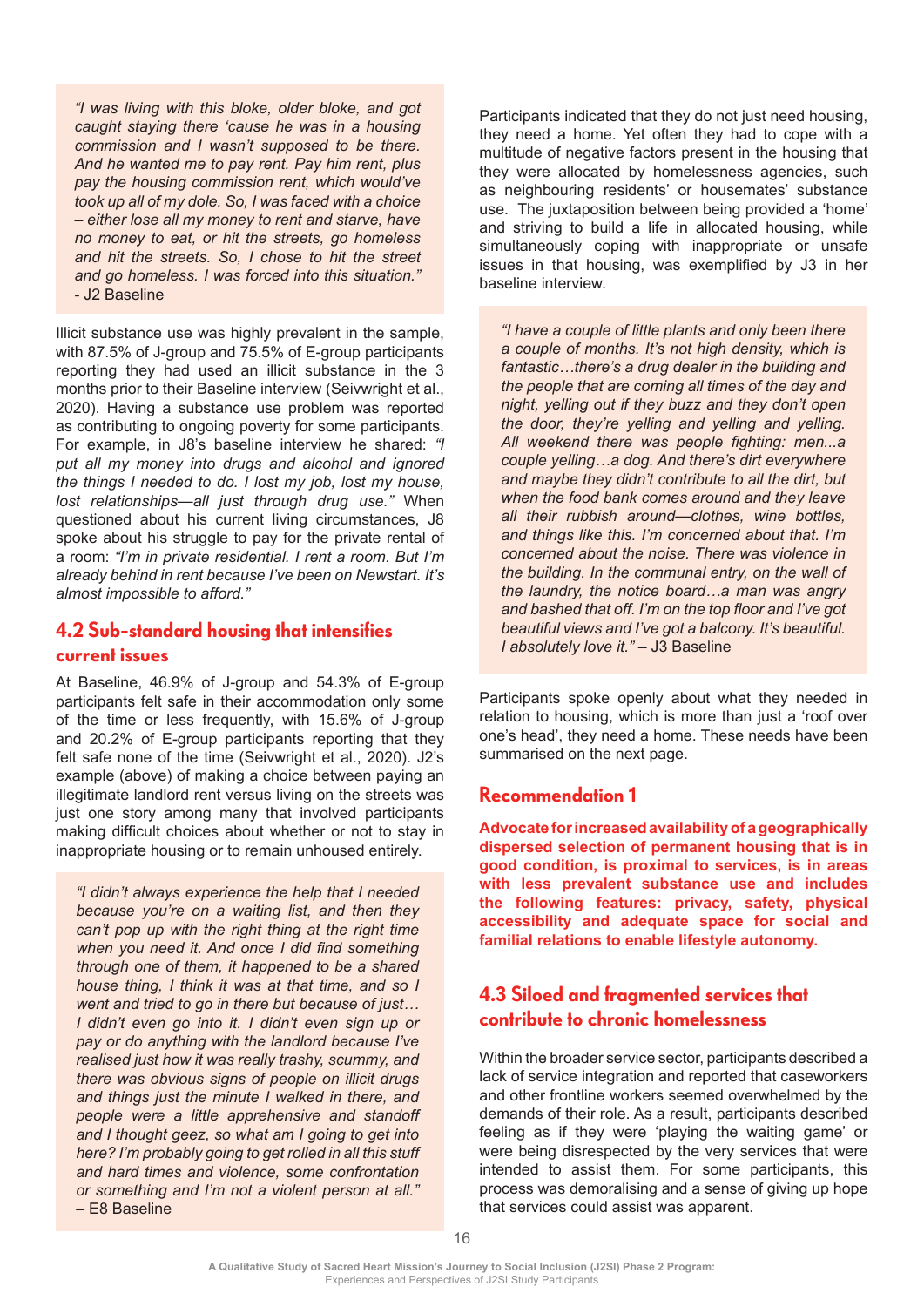#### **I** need **PRIVACY**.

**I** need housing that is **SAFE.** 

**I** need housing that is physically **ACCESSIBLE**.

**I** need **ENOUGH SPACE** for my children/partner/pets. **I** need to be able to exercise CHOICE ABOUT WITH WHOM I LIVE. **I** need housing that is adequately furnished and fitted with working **AMENITIES**. **I** need housing in my community and **CLOSE TO MY SERVICES. I** need housing that enables me to join a **SAFER COMMUNITY**. **Ineed housing that DOESN'T EXPOSE ME TO A DRUG CULTURE. I** need housing that is accessible via **PUBLIC TRANSPORT. I** need housing that is a **PERMANENT PLACE TO CALL MY OWN.** I need a home.

*"I have a worker, a caseworker. There were little things like, simple things like phone calls and things like that, just because that one message didn't get written down or passed along, then that set us back six months when it could have been, yeah, all that stuff you've gone through could've been prevented or we didn't have to do…all because someone's forgot to tell them or forgot to write that message down, just as simple as sort of things like that. And there's no 'sorry' or 'we stuffed up.' 'Sorry about that, our fault, apologies.' No, nothing like that. It's like, 'Yeah, well, this is how it is, so this is our procedure, this is how it goes, so this is how things are. Go back to the start.' And it's like you've done everything that you had to do, done all that they've asked and all because of their stuff up, you end up getting put back to the start again."* – E2 Baseline

The J2SI program seeks to address this disconnected service issue in the program design. As stated in the J2SI Implementation Report (Sacred Heart Mission, 2018): "Effective strategic partnerships are critical to the J2SI model. As such, the J2SI service model takes a proactive approach to regular relationship management and formalises partnerships when they offer activities above business as usual for the J2SI program" (p.5). The quantitative findings revealed that while overall improvement was apparent across multiple outcome areas for J2SI clients, the desired level of improvement in complex and difficult-to-treat areas, such as severe mental illness, substance addiction and unemployment was negligible. This lack of change in key outcome areas may highlight both the complexity and severity of issues experienced by clients, and the need for and availability of specialised intervention by well-trained mental health and health practitioners, rather than a result of the program itself. The J2SI program is not a psychological service, nor is it an employment service. Improvements in client outcomes therefore rely on a number of system-level factors, including the quality of and access to resources within the service system to provide such services, and the level of access that individuals with co-morbid and trimorbid issues have to such services. There is evidence that integrated service delivery does result in improved client outcomes (e.g., Flatau et al., 2013). A strong focus on integrated service delivery and the desire to establish formalised working relationships with key referral partners is therefore a redeeming feature of J2SI that should not be lost in future iterations of the program.

#### **Recommendation 2**

**Continue to support service delivery through models such as J2SI which aim to strengthen partnerships and work towards an integrated service delivery model of care.**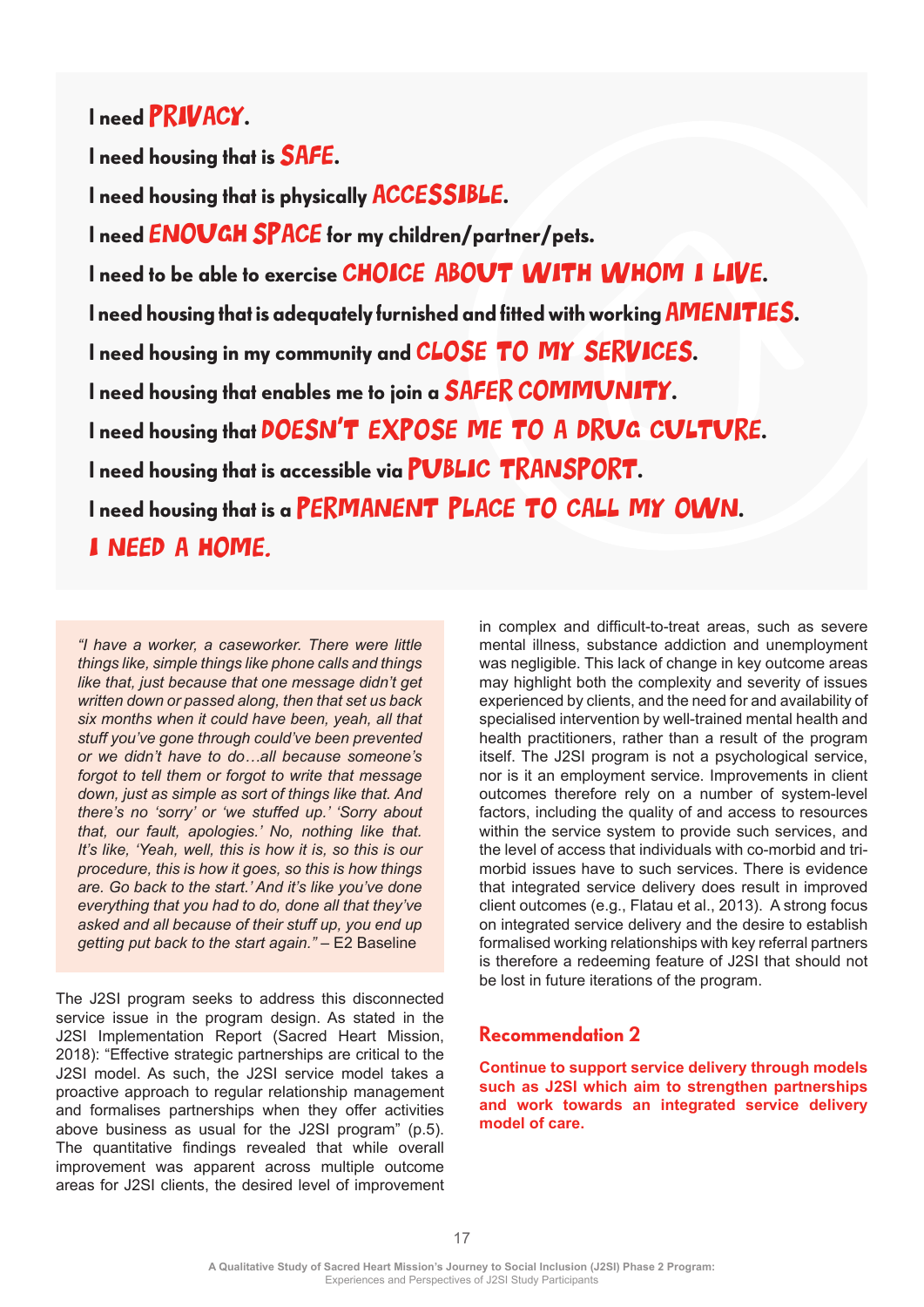#### **4.4 Strict service or program eligibility requirements that exclude rather than include homeless people in services**

Not quite fitting program eligibility, such as having issues that were either too severe or not severe enough, was a common feature of participants' experiences with the service sector. Participant E2's efforts to find crisis accommodation demonstrate this issue.

 *"How you fit the criteria of being in crisis, it's – yeah – it's really hard 'cause you gotta be literally on the street to be able to get any permanent crisis help or any services that aren't months on a waiting list. If you want something like ASAP, you more or less gotta be on the street literally and I know myself, I had been homeless before, but at the same time, I've been told – right – that I don't fit the criteria of the housing places because I'm couch surfing from family's houses, from my mum, backwards and forwards to my dad's, my sister's, my brother's. And at the moment, as we speak, I'm staying at my mum's. She has only a one-bedroom apartment flat and I'm in her lounge room on the floor. And that's not urgent enough apparently. I still gotta be on a long waiting list. So they put your name down, but you know you're not gonna hear from anybody for a while 'cause it's not classed as a crisis or urgent, which is a bit stupid because, yeah, I think it is… So what, I have to literally go and be sleeping on the streets?"* – E2 Baseline

#### **4.5 Other challenges**

Other systemic barriers frequently mentioned by participants included delayed service access and poor relationships with case managers; perceiving that service providers lacked competence to deal with complex mental health and substance dependence issues; dealing with justice system issues that compounded over time (e.g., unpaid fines, inability to attend appointments); victimisation and assault while on the streets or in boarding houses; and unresolved or untreated physical health, mental health and drug and alcohol issues.

*"If you haven't got the means or the way to pay for it—if you don't have enough money—you can't live above yourself. You can't survive, so you won't have enough money and with Centrelink sometimes you don't have enough money to pay for your transport fares, and then you get fines and then you go to court, and then it's going to be a vicious cycle and you get depressed and all this sort of rubbish. So, you become a fare evader, and that's breaking the law. It's one of the more minor offences but still an offence."* – E8 Baseline

Collectively, these stories highlighted the circular, chaotic, and sometimes system-perpetuating nature of chronic homelessness. The role of homelessness service providers and the service system more generally is to provide a streamlined, integrated, client-centred and quality service that anchors individuals in safe, secure and appropriate housing. Unfortunately, this is not always the experience of individuals who seek existing services in the community.

#### **4.6 The Journey to Social Inclusion**

Through both a recognition of the limitations of the service system in successfully exiting people out of homelessness and an understanding of the high level of posttraumatic stress disorder and complex trauma among people who experience chronic homelessness, Sacred Heart Mission developed a novel approach to service delivery (Parkinson & Johnson, 2014). Integral to the J2SI program is being available for all people who experience chronic homelessness, regardless of the severity of their co-occurring issues; continuity of care; and putting individual autonomy and individual needs at the centre of service provision.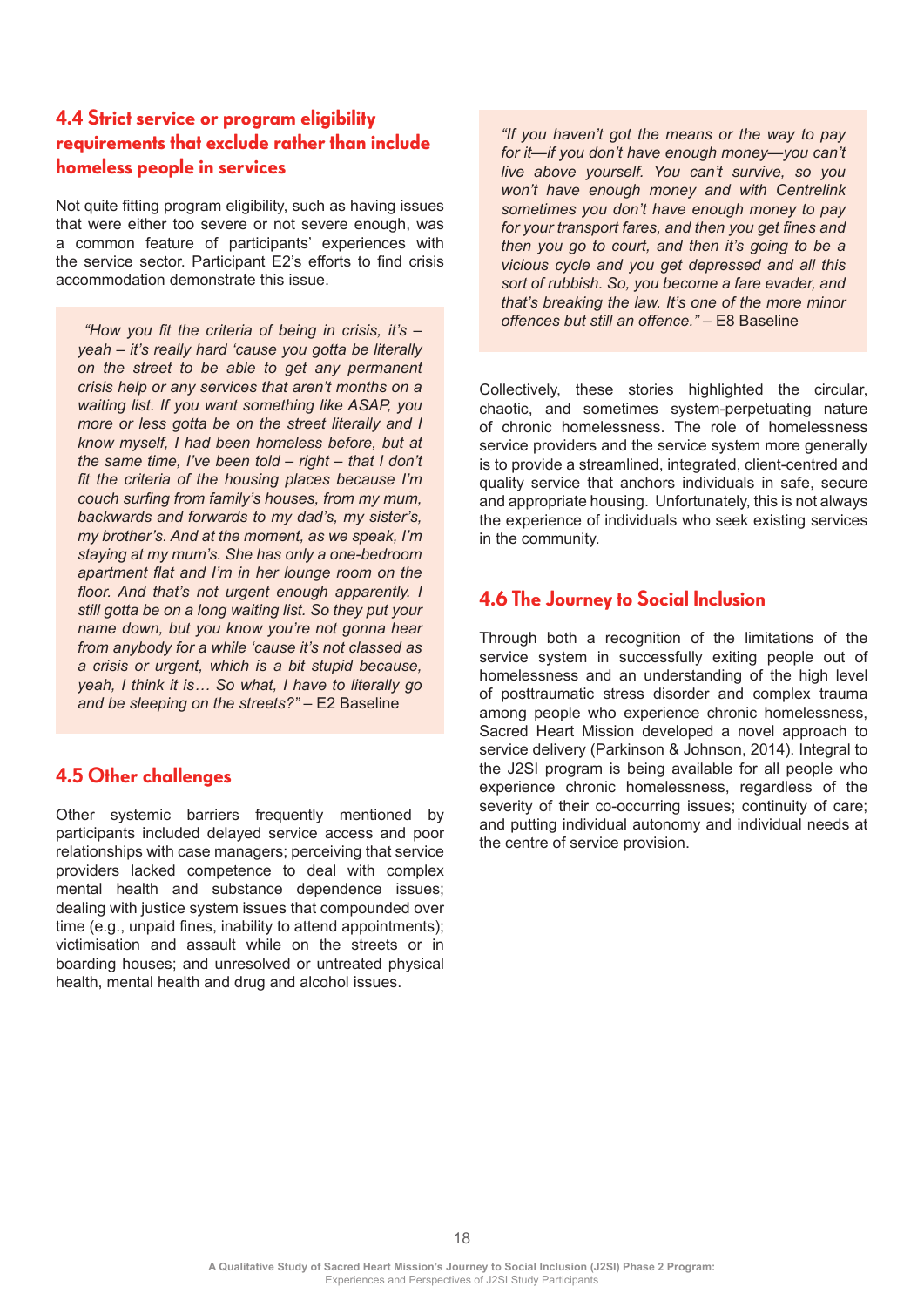

## **Service needs and priorities of individuals with a history of chronic homelessnesss**

#### **5.1 Hierarchy of service priority needs**

Longitudinal analysis of J-group and E-group participant data across three interview time points from Baseline to Wave 2 inclusive revealed that participants' choices in relation to service access and engagement are driven and determined according to a hierarchy of met or unmet needs.

For the most part, J-group and E-group participants, all of whom had a history of chronic homelessness, prioritised the urgency of their service needs in the following order:

- 1. Ensuring survival needs are met; before
- 2. obtaining housing that is safe, secure and appropriate; before
- 3. attempting to resolve physical, mental health, social inclusion and/or relational issues; before
- 4. building employability skills, seeking employment, volunteering and/or achieving other personal independence goals.

Achievement of each of these needs is influenced by a range of factors, including the capacity of the service system to provide required levels of care, the time taken for the client and service provider to establish a trusting alliance in each of the service domains and the complexity of issues that need to be overcome at each step.

Most J-group participants affirmed that the J2SI program was particularly helpful in supporting them to address the first two priority areas; however, gains in other priorities were less substantive. The reason for this may be that the 36-month time point, which also represented the time when the J2SI Phase 2 program ended, was too early in the trajectory of reaching higher order priorities leading to significantly improved wellbeing and personal independence.

See **Figure 1** for a visual depiction of the hierarchy of needs expressed by individuals with a history of chronic homelessness in this study.

#### **Recommendation 3**

**Consider adopting the hierarchy of service priority needs when planning and delivering the J2SI service model for people with a history of chronic homelessness, including the development of realistic timelines for clients to achieve more complex goals (beyond the 3-year service model).**

#### **5.2 Ensuring survival**

J-group participants reported that J2SI was particularly helpful in enabling them to tend to their most basic and practical needs for everyday survival. Moreover, it quickly connected participants to essential and specialised services.

*"I started J2SI in February of this year, when I was still in rehab. I came out of rehab in the end of March. And since then, J2SI have helped me get to all my [outreach] appointments and my doctors, my psychiatrists, places like here, and generally just try and keep me involved in society."* – J10 Wave 2

#### **5.3 Obtaining housing that is safe, secure and appropriate**

J2SI was celebrated for fast-tracking participants off waiting lists and into permanent housing. The following dialogue between J10 and his interviewer during Wave 2 (36 months into the trial) demonstrates the benefits of rapid housing as a result of the J2SI program. Participant J10 was sleeping rough at Baseline and had been supported to remain in permanent public housing over an extended period of time since beginning the J2SI program, which had resulted in improvement in his health:

*Interviewer: So how has the last 12 months been for you?*

*J10: I'm pretty good, actually.*

*Interviewer: Pretty good? How so?*

*J10: I'm getting my health back together, I've got a permanent place to live, just things like that.*

Later in J10's interview, when asked about the biggest change in his life over the past three years, he stated:

*"Well, accommodation. I have got steady accommodation. [J2SI CASE MANAGER] got me a nice place and I like it. That's the biggest advantage I've had. I've been there nearly three years. If you know where you're gonna lay your head every night, where you're gonna get a feed from, it does take a lot of stress out of you. It takes a lot of stress out of your life."*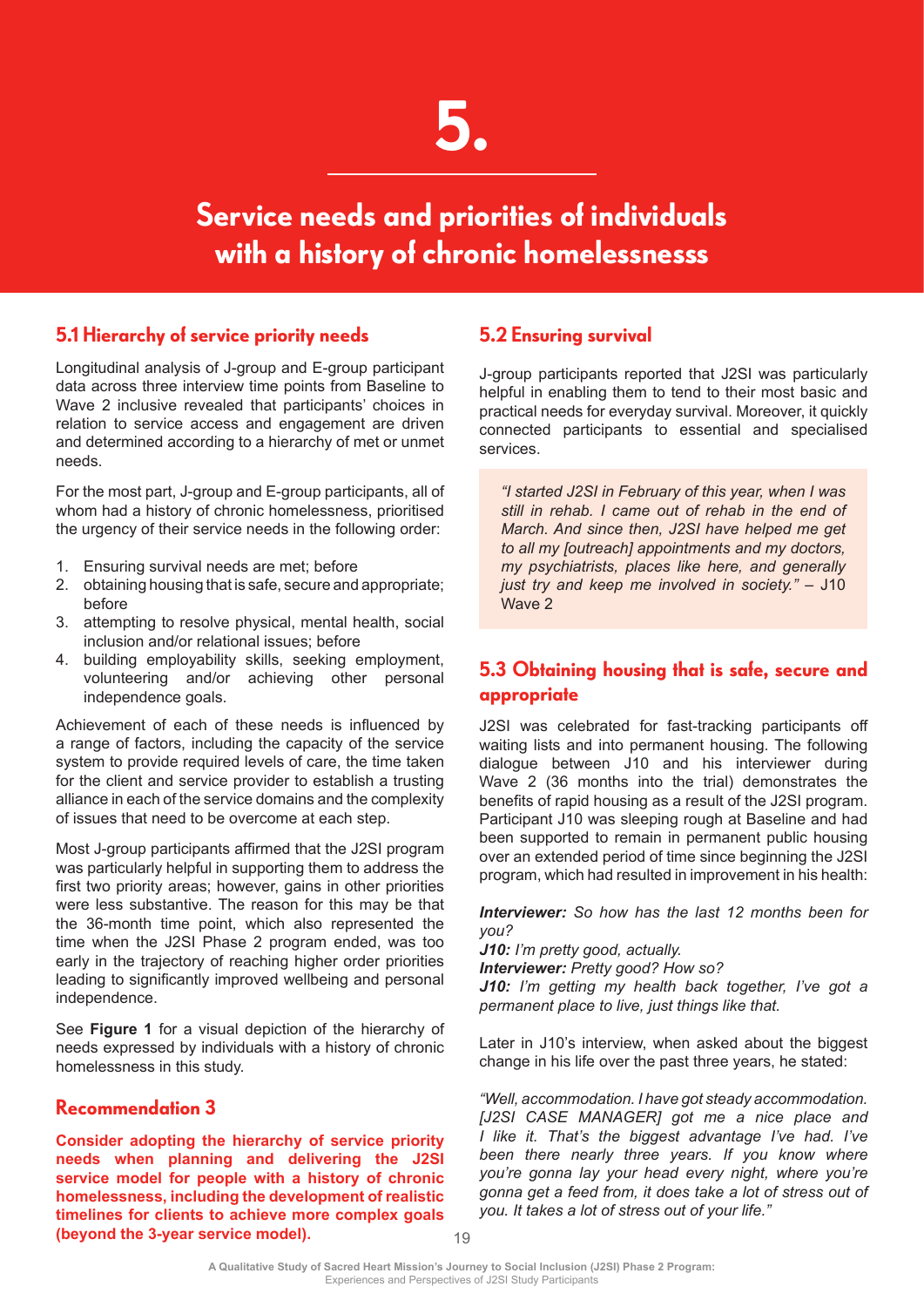In addition to obtaining housing, J-group participants appreciated the J2SI program for aiding them with practical accommodation needs, like moving and setting up house.

*"We got a good lounge suite, good telly that's all I need. I have a comfortable bed and I cook my own food, so I'm happy."* – J10 Wave 2

#### **Figure 1. Hierarchy of service priority needs for individuals with a history of chronic homelessness**

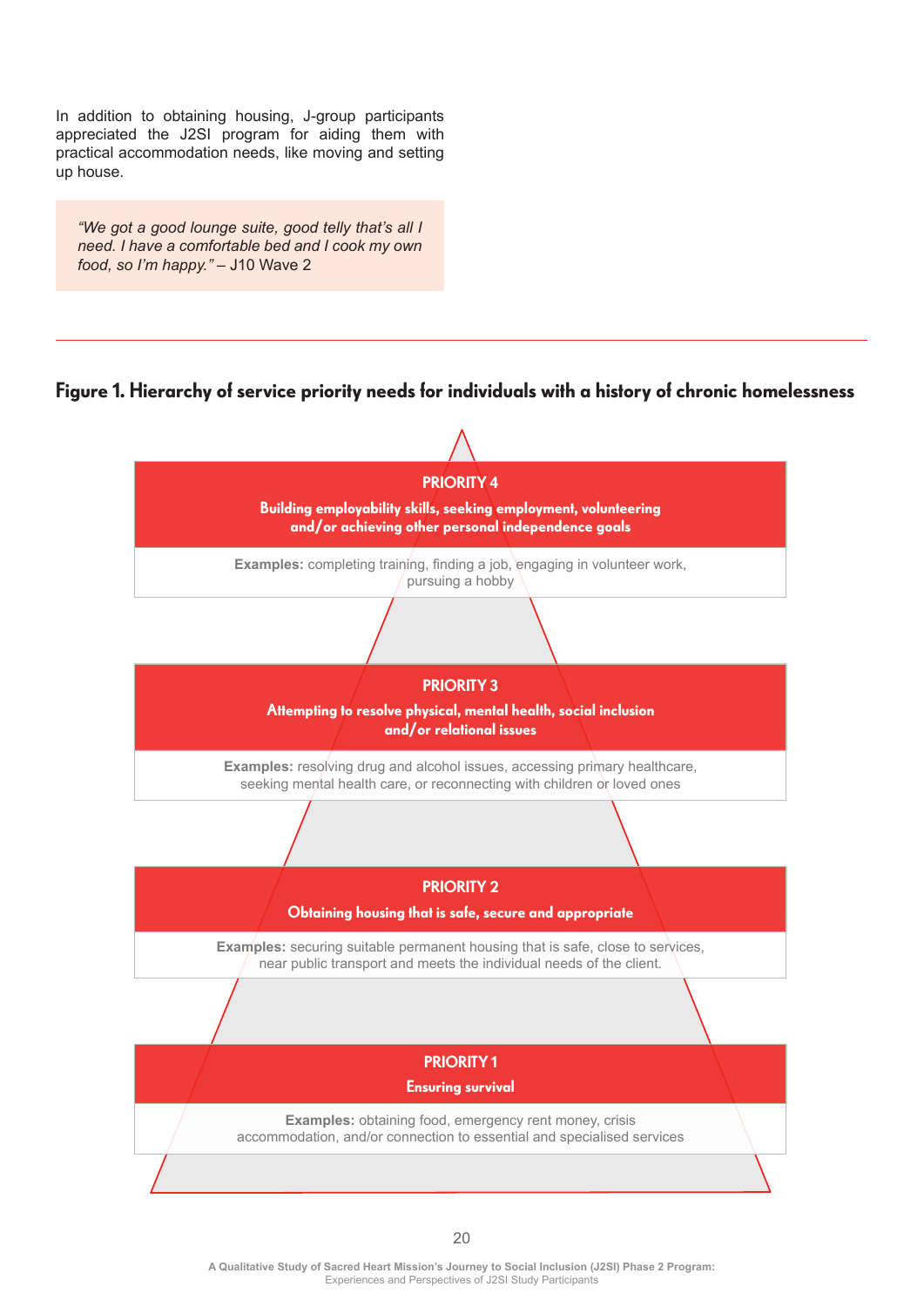## **J participants' feedback about the strengths of the J2SI Program**

This section presents J-group participants' feedback about the J2SI program. As such, the analyses draw almost exclusively from Wave 1 and 2 data (postbaseline). However, for a few J-group participants whose baseline interview occurred after brief engagement with J2SI, those data are also included.

The quantitative findings revealed that by 36 months, 62.2% of J-group participants were housed, nearly half had been in stable housing for 2 years and 40.5% of clients indicated that they felt safe in their housing all of the time (Seivwright, et al., 2020). From a longitudinal perspective, this outcome was also reflected in the Wave 2 (36-month) qualitative data, which revealed that most participants (7/10) spoke positively about the impact of the J2SI program, especially in relation to being placed in permanent housing.

*"It's good being under cover. I'm in a place to live. Rather than being out on the streets."* – J1 Wave 2

Other areas of satisfaction mentioned by some J-group participants related to the J2SI program having a positive impact on their health, mental health, substance use, social inclusion and employment. When positive impacts were related to mental health, substance use and employment, participants generally attributed these shifts to having the safety and stability of permanent housing on which to build their lives and noted that J2SI case managers provided intensive support and advocated for them during times of vulnerability. It is this level of wraparound support that such an intense case management approach can provide to clients, and that appears to be essential for some individuals with a history of chronic homelessness.

#### **A snapshot of final-wave quantitative findings for Phase 2 J participants**

The effectiveness of the J2SI program at addressing the non-housing needs that accompany homelessness was also evident in the quantitative results, both in terms of the J-group's outcomes in mental health, substance use, and employment, and in their reported satisfaction with the support offered by the program. While still higher than the estimated Australian mean of 2.57 (Crawford et al., 2011), among J-group participants who completed all seven survey waves, scores on the depression subscale of the Depression, Anxiety and Stress Scales (DASS-21) decreased from an average of 8.3 at Baseline to 5.7 at 36 months (conclusion of the J2SI Phase 2 program). Similarly, Js' anxiety scores reduced from 6.2 at Baseline to 4.6 at 36 months (Australian mean: 1.74; Crawford et al., 2011) and stress scores reduced from 8.8 at Baseline to 5.9 at 36 months (Australian mean: 3.99; Crawford et al., 2011).

With regard to substance use, the proportion of J-group participants who completed both the Baseline and Wave 7 (36-month) surveys who had used three or more substances in the three months prior to the survey halved between Baseline and 36 months (from 32.4% to 16.2%, respectively). Further, at 36 months, no Js were in the high-risk category according to the Alcohol, Smoking and Substance Involvement Screening Test (ASSIST) for use of tobacco, cocaine, hallucinogens and inhalants. Only a small proportion (<3%) were in the high risk category of use for alcohol, amphetamines, sedatives, and opioids.

In terms of employment, among J-group participants who completed both the Baseline and 36-month surveys, the employment rate increased from 2.7% to 8.1%. Between Baseline and 36 months, an additional 5.4% of J-group participants were actively seeking work. Satisfaction with J2SI Phase 2 support for employment readiness and employment outcomes was lower relative to satisfaction with support in other domains (3.6 and 3.5 out of 5, respectively). In light of the hierarchy of needs expressed by the qualitative participants, however, this is perhaps unsurprising. Support provided by J2SI centres around goals set by each client; therefore, as the hierarchy of needs illustrates, employment was not a primary goal for many J2SI Phase 2 participants and likely received less attention throughout the program.

*Seivwright et al., 2020*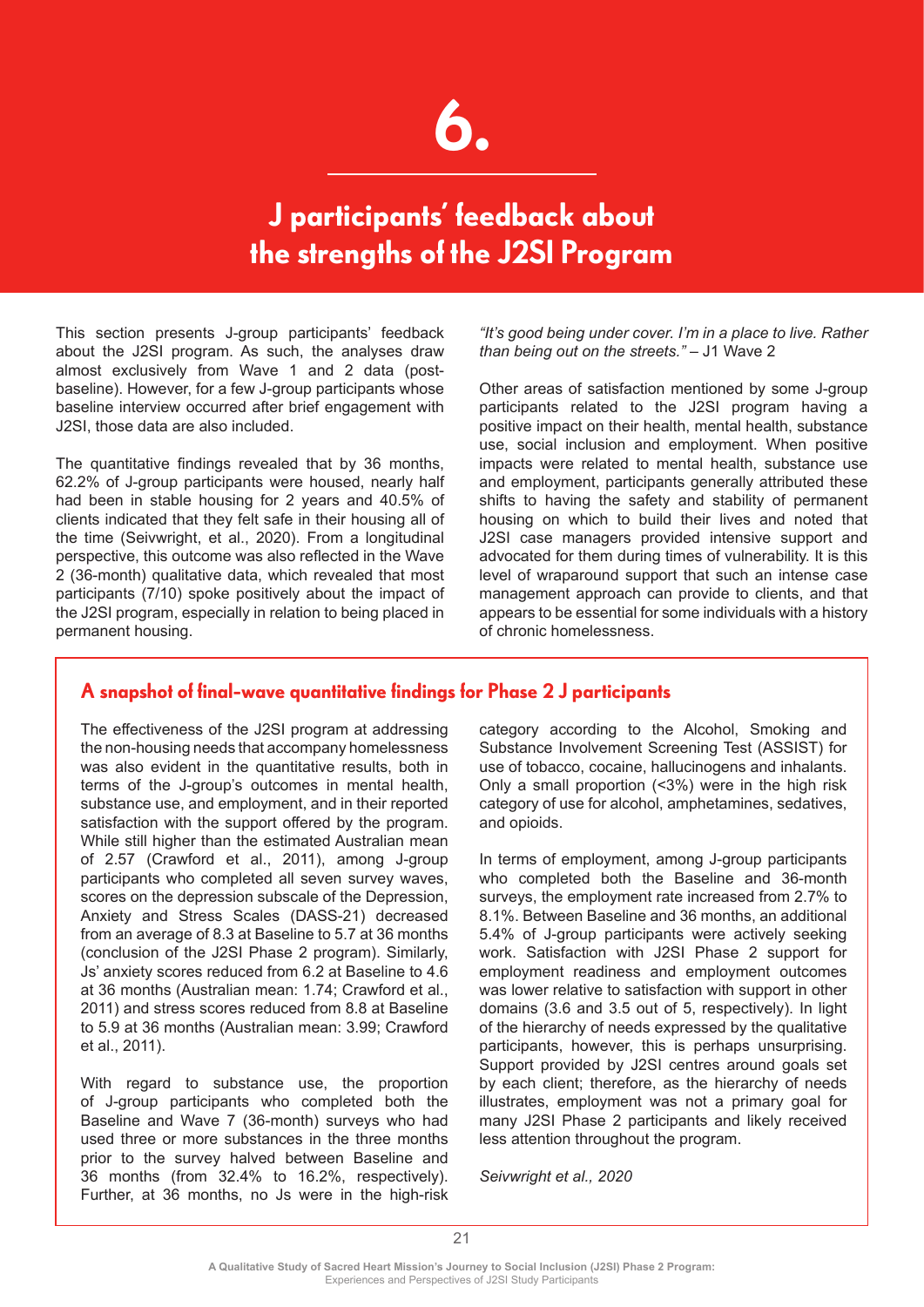#### **6.1 J2SI excels at providing effective practical and relational support to clients**

Two overarching themes were apparent in relation to J-group participants' positive feedback on their experience of the J2SI program: practical support and relational support.

The first was related to the practical support that the J2SI program offered participants in their day-to-day life. Related to this domain were four subthemes indicating that J2SI case managers:

#### **PRACTICAL SUPPORT**

Offered timely, streamlined and uncomplicated service access

Worked hard to ensure clients had rapid access to housing

Provided practical support with everyday tasks that are experienced as difficult to navigate or complete

Advocated strongly on behalf of clients

*"Because I think the team works together, behind the scenes that we don't see, then that works for people. If people were working behind the scenes, then it works because the people behind, they come out and say, 'Oh yeah, Oh, no. You can go and do this or maybe I'll put you onto this worker, she'll be able to because I've also had [case manager]. She's been really good and helpful, even helping me with getting things, buying me things, and getting mail, things I can do for myself at home. She's been good.'"* – J7 Wave 2

The second overarching theme related to the way J2SI engaged with participants on a relational level. Included in this domain were four subthemes reflecting participants' positivity about their case management experiences within the J2SI model of service delivery. Participants generally reported that J2SI case managers:

#### **RELATIONAL SUPPORT**

Provided a trustworthy, accountable and authentic service

Genuinely cared and did not lose hope

Allowed for client self-determination in relation to service provision

Provided continuity of care throughout the support period

Offered companionship, which reduced social isolation

*"Oh, just transitioning from going from this area to another area, coming out of rehab, it was made a lot smoother for me, because I actually had somebody that was an advocate for myself, rather than trying to have to do everything myself. I'd be back on the streets if that was the case."*   $-$  JR Wave 2

The nine subthemes that comprised practical support and relational support are summarised with specific quotes related to each subtheme hereafter.

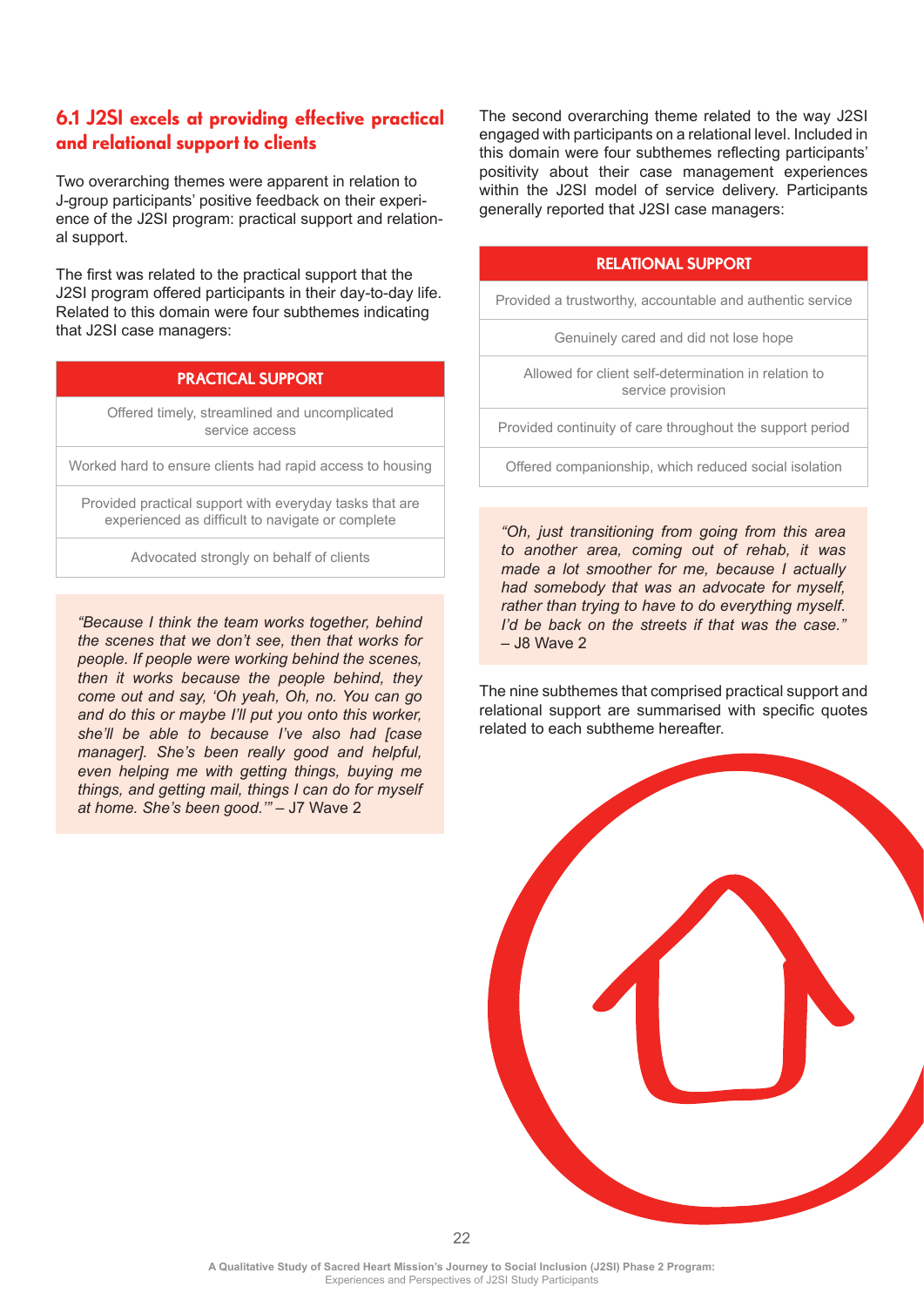#### **J2SI OFFERS PRACTICAL SUPPORT TO TANGIBLY IMPROVE PARTICIPANTS' QUALITY OF LIFE**

#### **Offered timely, streamlined and uncomplicated service access**

*"I see the doctor – referral to orthopaedics and I actually got an appointment already. This has all happened within weeks, which is almost unheard of. I thought it was gonna be years on the waiting just for an appointment. With what's wrong with my hips, they normally do the hip placement, so I'll need a double hip replacement. I've got a great doctor now. After a lot of years with one, with a particular doctor who I won't mention, lot of, lot of, lot of years telling me I have to live with it. She even knew what it was. [case manager] came to one of my appointments and [case manager] suggested, "How about we go and see another doctor?" And I'm so grateful that I did 'cause I've now met the most amazing young man doctor and, oh my god, he's just…this made me feel worth something, hopeful, tentatively hopeful. And well, he's referred me. He's got me the appointments and that, so he's done his part. And now…and I know he would advocate to me, very strongly. I know he would. We've got a rapport too."* – J3 Baseline

#### **Worked hard to ensure clients had rapid access to housing**

*"If they are homeless and needed help, to get in contact with them (J2SI), because they're really good. They'll be able to help you, so it'd be right, from housing to medical, to just getting you help for you to get to appointments…so there is always a duty worker to talk to. If they can get accommodation for you, they will work with you to find something. But just be honest and open, you will get the services."* – J7 Wave 3

#### **Provided practical support with everyday tasks that are experienced as difficult to navigate or complete**

*"The caseworker is good. She's helping me out by doing things for me. It's too hard to do Centrelink or Medicare and those NDIS things and J2SI has taken over and I expect them doing the forms on it for me… I'll get really lost in there but [case manager] was helpful with the papers and that."* – J1 Wave 3

#### AND

*"Well, because, first off, my partner's name wasn't on there, and neither were the kids, so we [participant and*  the case manager] had to change all the forms, and all the criteria, and everything like that." – J4 Wave 1

#### **Advocated strongly on behalf of clients**

*"She tries to turn around and help me out when I'm doing things. The Victims of Crime, she's helped me with that, trying to do some courses. She got me the computer and I get motivated to turn around and do the course work, because it's an iMac, and they have courses here for computers ran by Sacred Heart Mission by a gentleman. I* went there once actually to do a course." – J9 Baseline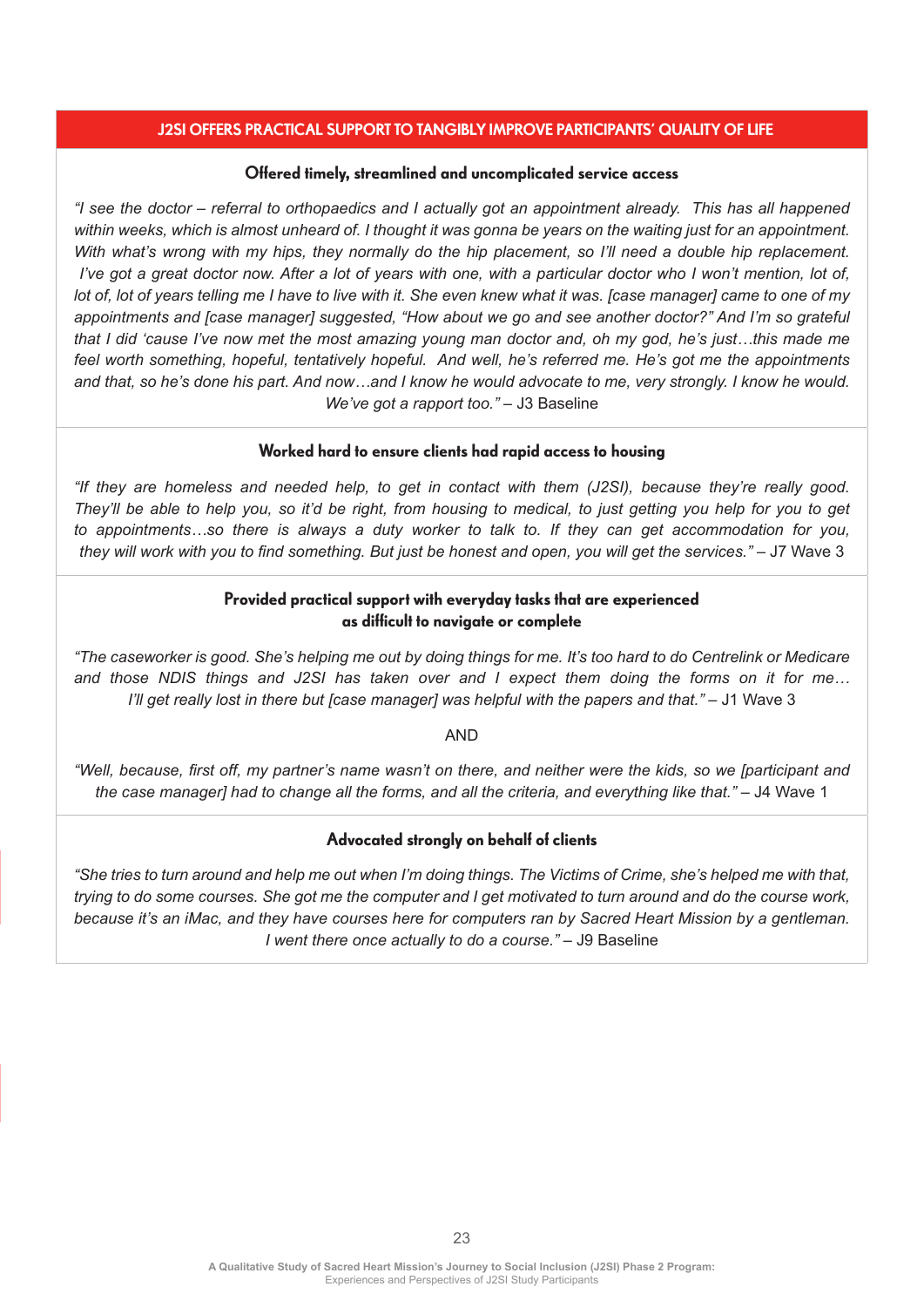#### **J2SI OFFERS RELATIONAL SUPPORT WHERE THE FOCUS IS TO BUILD A STRONG, TRUSTING RELATIONSHIP WITH THE PARTICIPANT VIA CONTINUITY OF CARE**

#### **Provided a trustworthy, accountable and authentic service**

*"I've been able to build a trust relationship with her because – not swapping, changing you know? She's been with me for like 12 months. She understands me. She knows I'm straight up with her now. I used to try and… I* use to hide and lie but now, I know just the best thing is to be honest and open, and I'm gonna get more out of it. *If I don't tell them what's going on, how can they help me?"* – J7 Wave 2

#### **Genuinely cared and did not lose hope**

*"If you get a chance to deal with them, do it. They do nothing but help you. They don't criticise, they don't look down their nose. They're just there to help. That's what I like."* – J10 Wave 2

#### **Allowed for client self-determination in relation to service provision**

*"When they moved me out of rehab, I had to move over to [suburb]. Now, I don't drive, but I...my housing is… application is for around this area, because I know this area. I've always lived around this area. I kept all my services here at the same place as, and the same doctors as when I was in rehab, so I didn't have to keep telling the same story."* – J8 Baseline

*AND*

*"Very helpful, yeah. She's always helping me making my medical appointments when she sees me. There's a phone, use the phone, ring up, she'll have a few ideas and asked me what I think about it, what would you like to do? There are different options."* – J7 Wave 2

#### **Provided continuity of care to clients throughout the support period**

*"They've helped me get into housing… and to make sure that I've got set up, they helped me with washing machine, vacuum cleaner, just some bits and pieces."* – J7 Wave 1

*"I'd be lost without J2SI because like I said, the – I had no support network after rehab and that – it's turned out that J2SI is my support network."* – J8 Baseline

#### **Provided companionship, which reduced social isolation**

*"Yeah. I've never actually rang her and said, 'Oh, can I see you now?' But I don't foresee there being much problem if did, if it was something major and I'm pretty sure that she'd come pretty much straightaway…when I was pretty sick a few months ago and I was in hospital and, yeah, she come and visited me in hospital, so that was really good. And I was only just – I just first got on the program so that was really nice of her 'cause even my family didn't visit."* – J5 Baseline

#### **Recommendation 4**

**Continue the development and rollout of the J2SI program, with future delivery accompanied by assessment of fidelity to the principles that underlie J2SI, as well as client-centred evaluation.**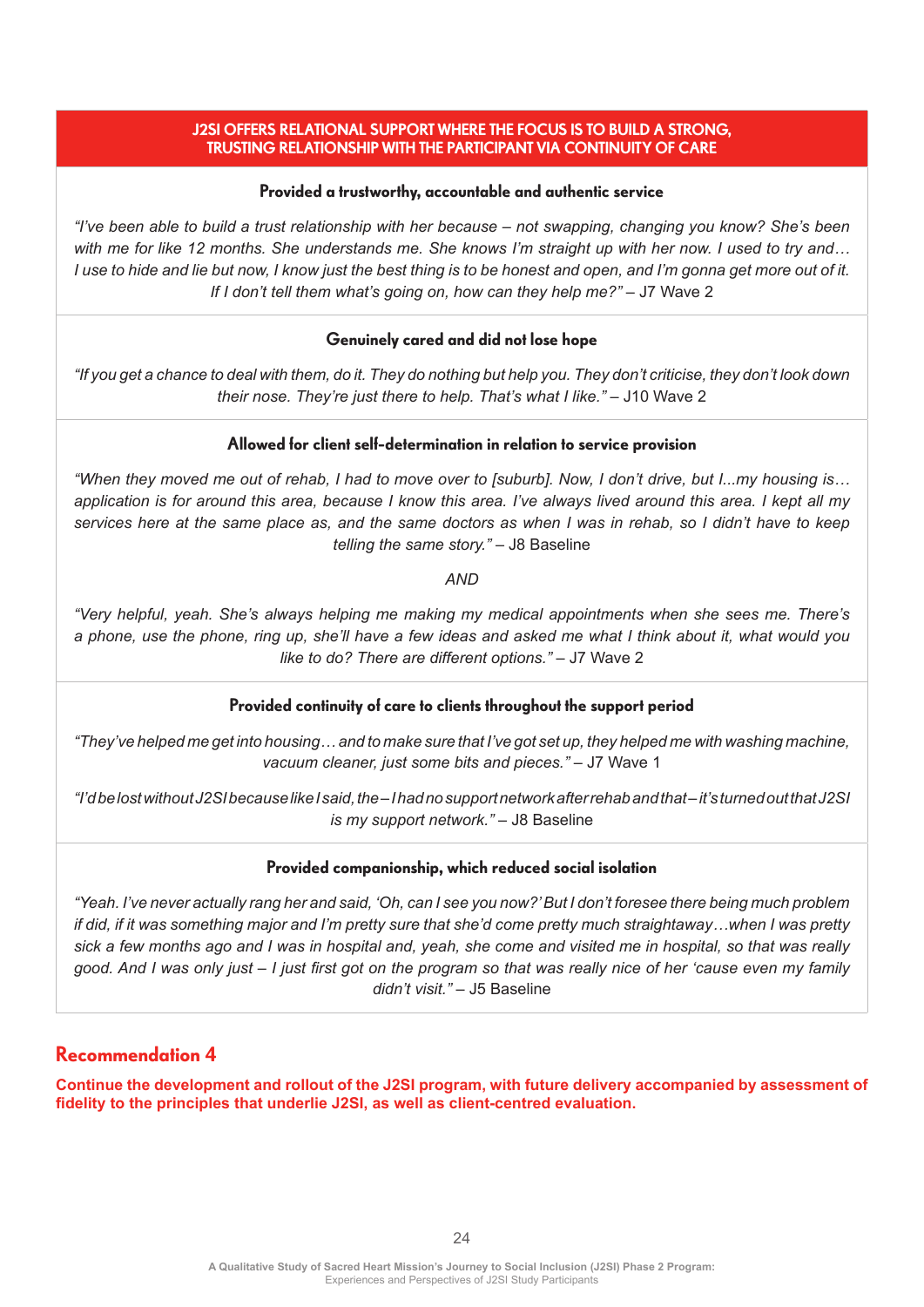**7.**

## **J participants' feedback about the limitations of the J2SI Program**

Although the J2SI model was, for the most part, seen as aligning with the needs of people who have a history of chronic homelessness, it is important to note that the most positive experiences associated with J2SI were described in Baseline and Wave 1 interviews when participants were in the first 18 months of the program.

The two main issues that clients found challenging about the J2SI program were (1) case manager changeover, and (2) the tapered care approach.

#### **7.1 Case manager changeover**

The three-phase case management approach was being tested in this implementation of J2SI during the study period. Until entering the J2SI program, J-group participants' relationships with case managers in the service system had usually been capped at 3-months duration. In their Baseline interviews, most J-group participants spoke hopefully about how the 3-year intensive support they were promised from the same dedicated and available case manager would enable them to make significant gains across multiple domains (e.g., housing, health, substance use, social relationships, education and training, employment). However, retaining staff in the homeless service sector is a known challenge (Olivet, McGraw, Grandin, & Bassuk, 2010) and all J-group participants had multiple case managers during their engagement in J2SI.

Participants reported differences in how J2SI managed these turnovers. For example, some case managers took steps to mitigate the impact of these changes and to facilitate continuity of care, while in other instances, participants reported that case manager turnover could have been managed better.

The impact of case manager changeover varied between participants. Nonetheless, the consequences of poorly managed or unexpected case manager changeover sometimes left participants feeling disconnected from the J2SI program, which in turn led them to question the relational pillars of J2SI. These experiences were especially pronounced when they occurred in the second year of participation, when the tapering of support was coupled with an expectation that self-reliance would increase.

*"Well, they changed my case manager and I never really got introduced to another manager and I've just sort of been doing everything by myself."* – J8 Wave 2

Participants explained that building trust in the program required significant time and energy and was disrupted by both changes in case management and by delays in securing suitable housing. Brief case management tenure, high frequency turnover and inconsistent processes in transitioning clients between case workers during the implementation of the J2SI Phase 2 program are incongruent with the practice principles underpinning the J2SI model of service delivery (Sacred Heart Mission, 2016a). As conveyed through participants' stories of multiple traumatic experiences, lack of continuity in care may mimic ruptures that clients have experienced in prior relationships with others, including with other services. This may further compromise the sense of safety and trust that should characterise the J2SI experience.

#### **Recommendation 5**

**Ensure client psychological safety is preserved before, during and after case manager changeover by developing a case manager changeover policy.**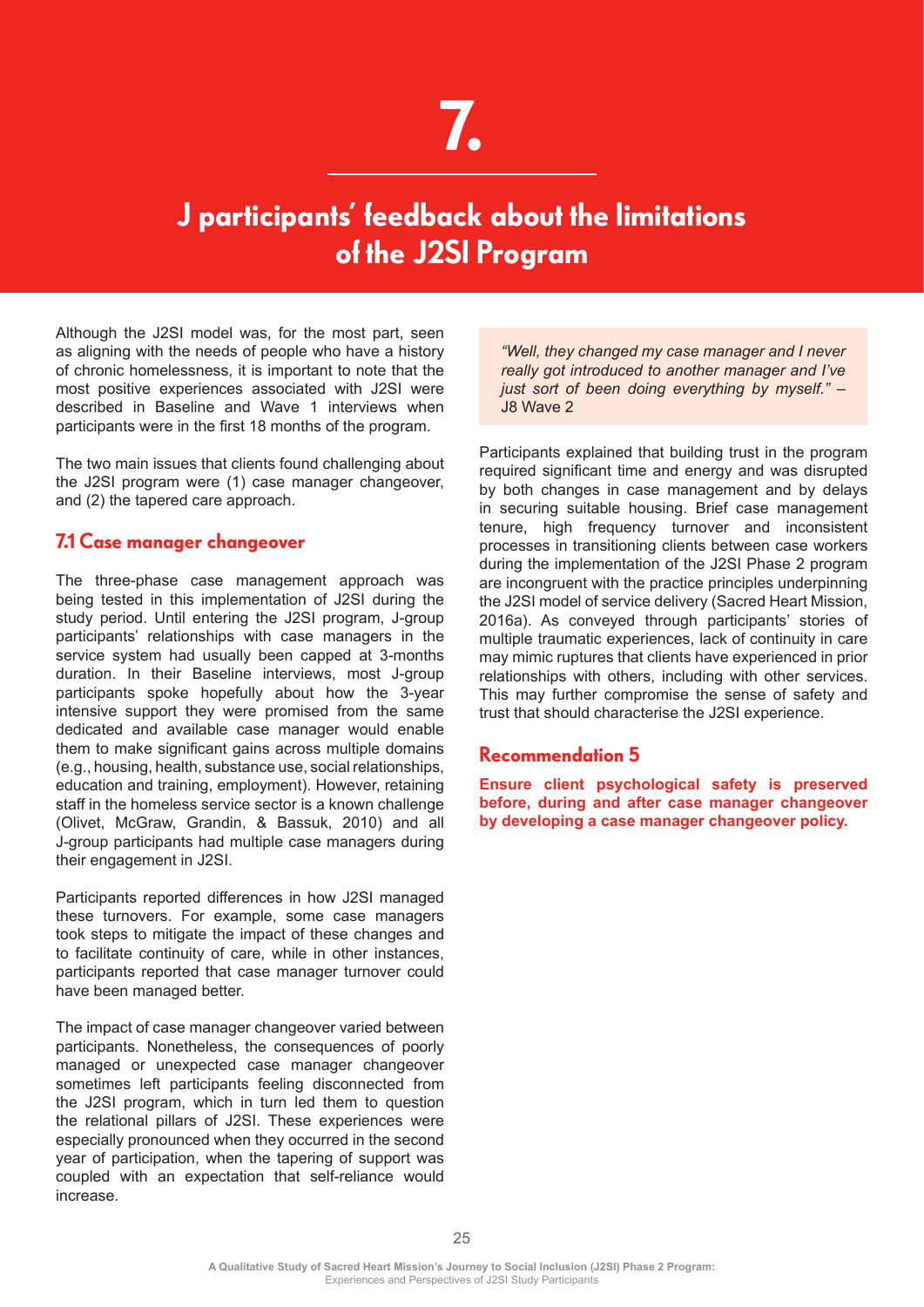Sacred Heart Mission should consider the following five recommendations related to case manager changeover procedures:

- 1. Sacred Heart Mission to develop a case manager changeover policy to be included in the J2SI service delivery framework. This policy should adapt the six trauma-informed guiding principles that are included in the Sacred Heart Mission Practice Framework (Sacred Heart Mission, 2016b) to the case manager changeover process, including:
	- a. Promoting trauma awareness among staff on how clients with experiences of trauma are likely to experience changes to case managers with whom they have established a strong and trusting professional relationship; and
	- b. Using the case manager changeover process to further build client physical and emotional safety; and
	- c. Using the case manager changeover process to promote positive connections with both outgoing and incoming case managers, which will deepen trust in the J2SI program; and
	- d. Focusing on and building a client's strengths and capabilities to manage difficult emotions associated with case manager changeover; and
	- e. Promoting a sense of hope and optimism that the client will continue to be supported and continue to progress toward their goals with the support of the incoming case manager.
- 2. Sacred Heart Mission should train J2SI staff members on trauma-informed case manager change-over procedures.
- 3. J2SI case managers should communicate anticipated staffing changes with clients ahead of time and, ideally, at the beginning of the support period.
- 4. The outgoing case manager should offer final meetings with the client to say goodbye and for the clients to consent to the extent that the outgoing case manager shares information about their service needs with the incoming case manager.
- 5. The outgoing case manager should facilitate a handover and introductory meeting between the client and incoming case manager.

#### **7.2 Length and intensity of service provision**

Key features of the J2SI intervention include the provision of long-term, multifaceted, trauma-informed support. This support entails intensive case management with a high staff-to-client ratio, rapid access to permanent housing through formalised partnerships with housing providers, skill building for education and employment placement and support, and cultivating linkages to therapeutic and specialist services through proactive and collaborative partnerships (Parkinson & Johnson, 2014; Sacred Heart Mission, 2018).

The development of trust, particularly for those who have a history of complex trauma, takes time (Beaton & Thielking, 2019) and many participants spoke about times when trust was ruptured in the service system in addition to their private life. The psychological toll of experiencing ongoing trauma, coupled with systemic disadvantage, affects the way such individuals engage with services. Some participants attributed their lack of engagement, or limited engagement, with J2SI to their need to be self-reliant and desire to solve problems on their own. This sometimes appeared to stem from a prevailing sense of being less worthy of support than others and of not wanting to be burdensome. Some participants also observed that their orientation to help seeking and service engagement changed throughout the program. A readiness and willingness to accept support from J2SI required time, and engagement was incremental and heavily influenced by the quality of relationship with their case manager.

Honouring self-determination in relation to help seeking and engagement with services was viewed by participants as a particular strength of the J2SI model. However, undue pressure can be imposed when communication regarding what is possible through engagement with J2SI is incongruent with what is reasonable for participants to achieve in a 3-year timeframe. Achieving optimal wellbeing and building skills of inclusion may take longer than three years for people who have faced years and, in some instances, decades of extreme poverty and marginalisation. If J2SI does not communicate this clearly at the outset of and throughout the program, it may contribute to participants experiencing a sense of disappointment or failure when the program inevitably winds down, at which time they are once again left without support, and the outcomes they had aspired to at the beginning of the J2SI program (beyond housing) have not been fully achieved. Moreover, the absence of longerterm support for individuals whose needs necessitate it, beyond three years, may run counter to the traumainformed principles upon which J2SI was built. In many ways, the homeless support service acts as a 'pseudofamily' for some participants and the need for a place to return to, should they wish, was clear.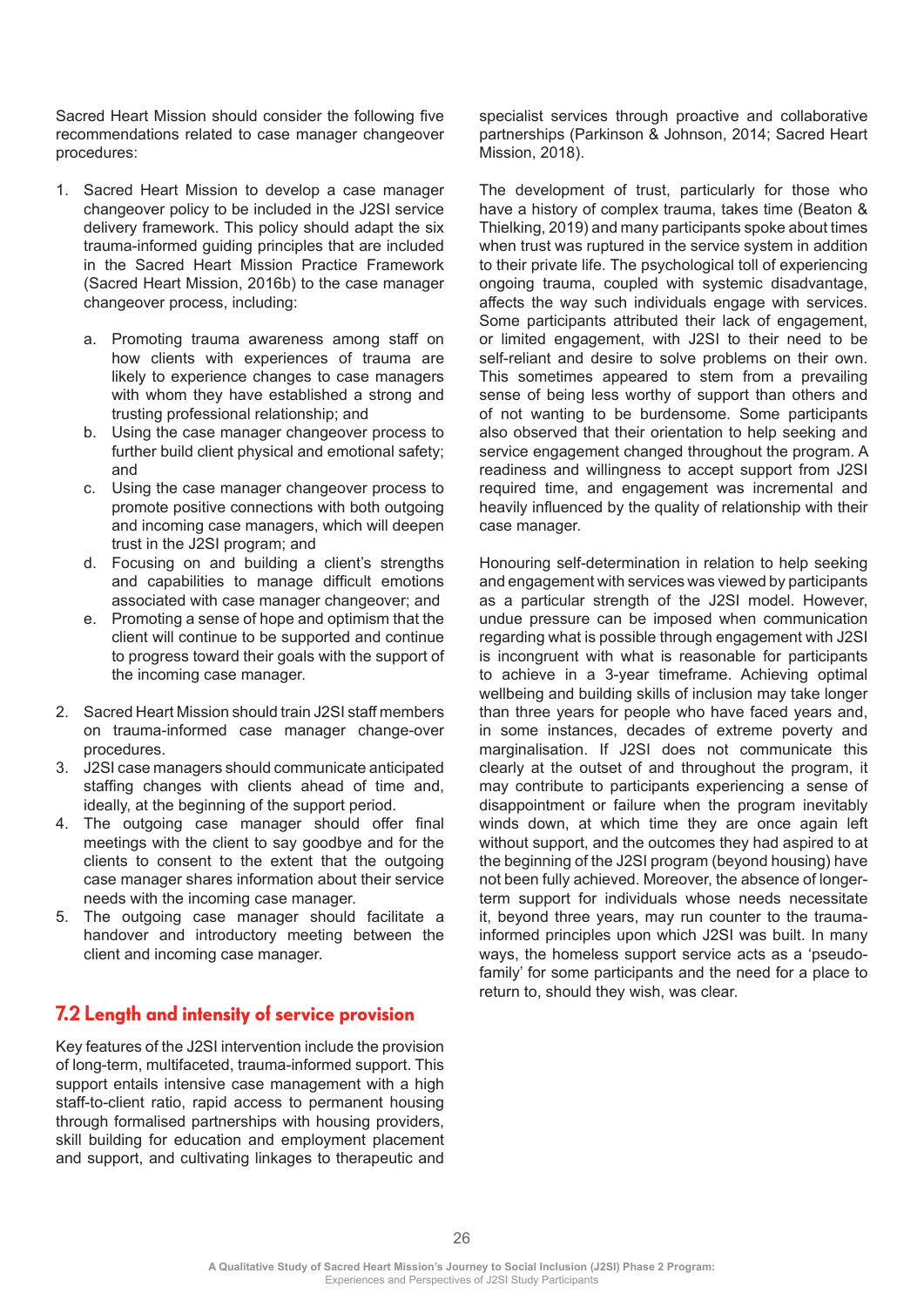*"I think the first two years, I don't think you'd have to worry about social inclusion. It's more about getting that person settled and into a routine. And even helping them find the best resources they can and then, actually, it's making them more independent, and then, the social circles and then everything else. Because it's…the first year goes fast so quick. There's so much going on, you don't have time to settle down…by the time the second year comes around, okay, you find out a few problems, some may have come back. You may have gone back to drugs and alcohol and you need to work that one out again."* – J8 Wave 2

Some participants reflected that the reduction in support was premature, and they believed they would have benefited from longer-term availability of intensive support. Fostering independence is an important principle of J2SI, however, the reduction in support after the midway point of J2SI may have been too early for some participants.

*"It's all right. I don't know. She doesn't even like ring to see how I'm going. I don't know. I just thought that they would check in a little bit more but it just seems like – well, yeah, it seems like my tenure with that program is already finished even though it should still be going."* – J5 Wave 2

#### **Recommendation 6**

**Carefully tailor the length of J2SI intensive case manager support for clients in accordance with the principle of client-centred care. Extend the program beyond 3 years when necessary or taper off support before 3 years in collaboration with and depending on the needs of the client. In addition to other factors, the severity of a client's issues and the current capacity of the broader service system to support the client should be considered when planning length of service provision.**

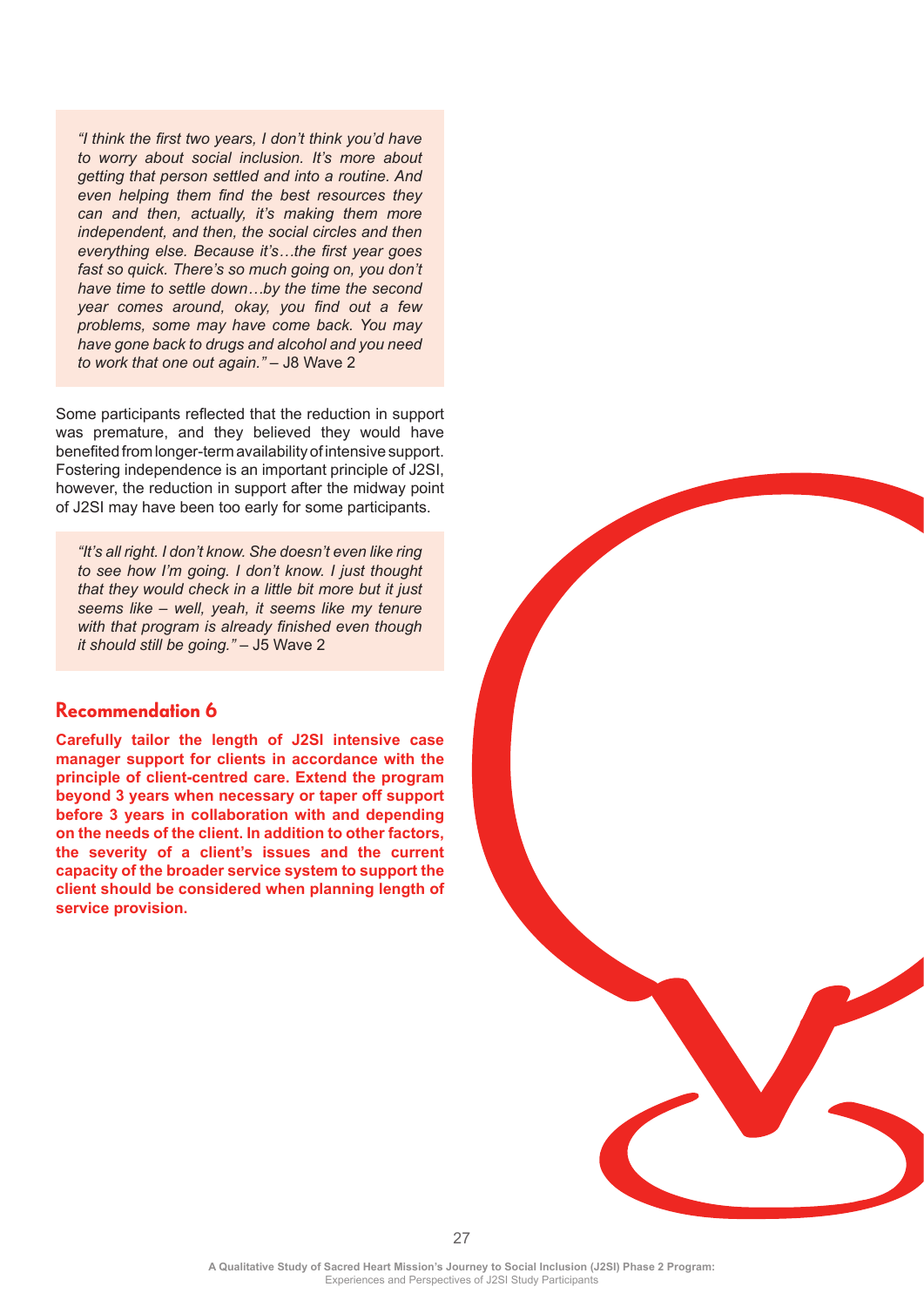# **8.**

## **Case study**

The following case study of a J-group participant reflects a typical trajectory into permanent housing through involvement in J2SI. To preserve anonymity, this case study does not represent any single participant's experience. Instead, it is informed by the experiences of multiple participants as they engaged with J2SI and transitioned into permanent housing. Quotes are therefore taken from the stories of multiple J-group participants and the pseudonym 'Josie' has been used. This case study is intended to demonstrate:

- 1. Common themes in participants' journeys into homelessness;
- 2. The typical trajectory, complexity and oscillation of J participants reported met and unmet needs and priorities;
- 3. How J2SI supported participants in tending to their housing and other health and social needs; and
- 4. How support from J2SI influenced the experiences and perspectives of J-group participants across their engagement in the 3-year program.

Josie had experienced tenuous accommodation since early adolescence. Josie's family life growing up was difficult and traumatic. Josie's father had been an alcoholic and was often without work for long periods of time, contributing to the family not having enough money to get by. Josie remembers often being hungry as a child, her parents fighting a lot and witnessing her father being violent towards her mother, with the police sometimes being called to the home. Around the time that Josie turned 13 her father began sexually abusing her, and soon after she began running away from home. During this period, she had very low school attendance. After the suicide of her mother, which occurred when she was 16, Josie left school and began living with an older male who was the first to introduce her to drugs. When Josie was 18, she gave birth to Bree. Due to Josie's substance dependence and lack of safe and secure accommodation, however, Bree was placed into foster care.

Long-term, unstable employment, increasingly serious mental health difficulties, financial reliance on violent intimate partners, and variable engagement with social support services characterised Josie's adult life. Josie sometimes felt overwhelmed by the problems that she faced and struggled with low mood and depression (*"There's no zest for life, there's no enjoyment in life sometimes"*). Josie spoke strongly about being selfreliant (*"I'm very self-reliant. I will only ask for help if I really, really, really need it. I've always been self-reliant. If I haven't got something, I'll go without"*).

In the year prior to commencing J2SI, Josie lived in a variety of accommodation types, including intermittently sleeping rough. She had spent three-months in a drug and alcohol rehabilitation centre but had returned to previous levels of substance use when she returned to a shared rooming house where her drug dealer also resided. Furthermore, Josie's stay in the drug and alcohol rehabilitation centre, and being uncontactable at the time, resulted in Josie's place on a public housing waitlist being lost.

At Baseline, Josie was rough sleeping again as she felt this was safer than the rooming house (*"Rooming houses aren't very nice 'cause there's a lot of ice and heroin and violence"*). When first meeting her J2SI case manager, Josie expressed an urgent need for practical support including food, showering facilities and money to purchase her medication. Josie's next priority was to secure stable and affordable housing with two bedrooms. Josie wanted the extra bedroom for Bree, now aged 14, so that she could stay over with her, which had not happened in recent years. Josie said that once she was settled in her own home she would be more focused on recovery and could start taking steps to get off drugs and even find employment (*"I can't do nothing until I get a house, I can't do this until I get a house, I can't do that until I get a house"*).

At Wave 1, Josie reported feeling *"a lot more stable"* and attributed this to having secured permanent housing four months prior and to feeling connected to a stable support base (*"I'd be lost without J2SI because like I said – I had no support network after rehab and that – it's turned out that J2SI is my support network"*). Josie's permanent accommodation had security features that created a sense of safety (e.g., intercom, locked doors, ex-partners being unaware of her address and/or location of her new neighbourhood). Her housing was also conveniently located close to important services (e.g., daily methadone collection point) and public transport.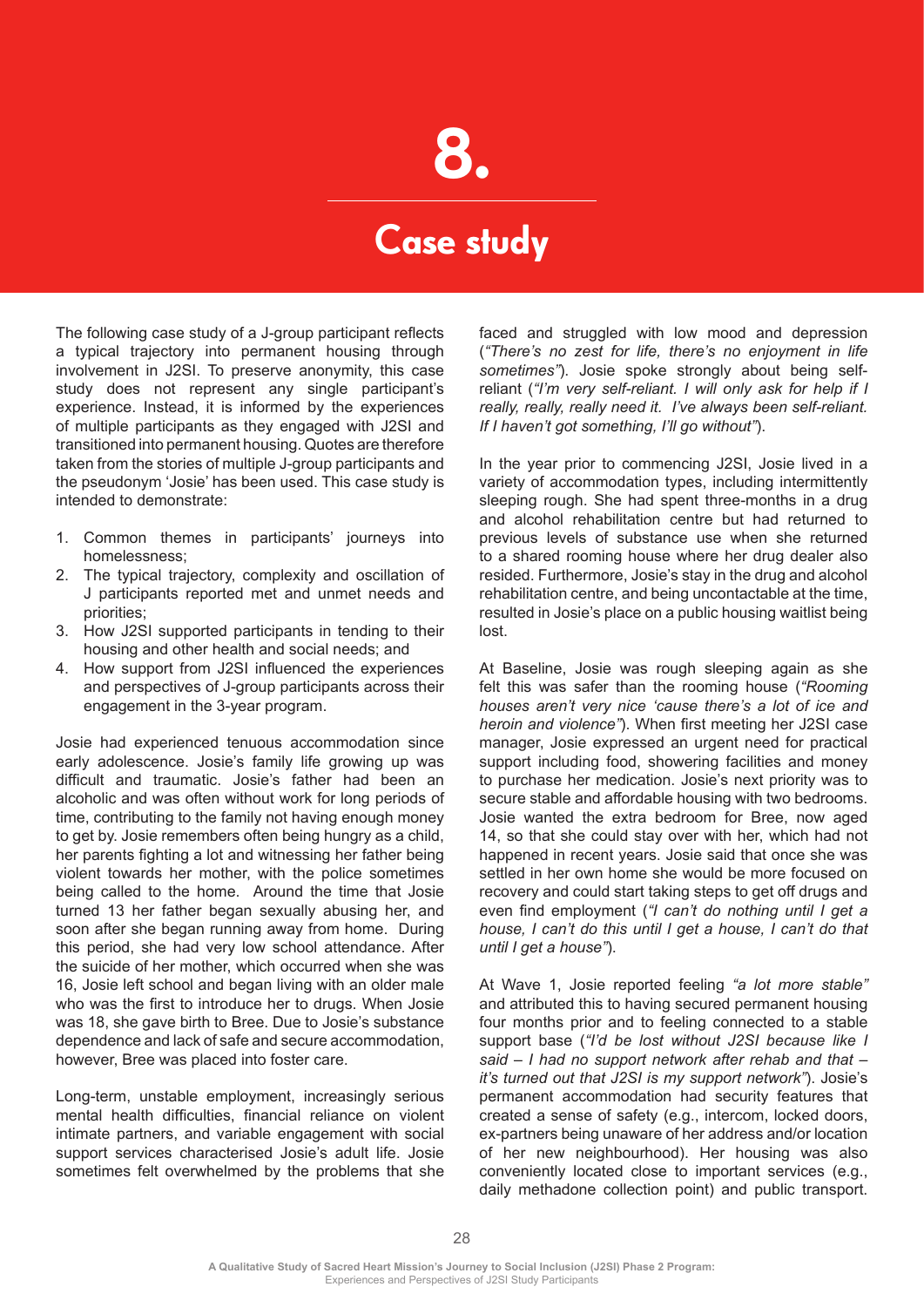Josie described the experience of receiving support from J2SI to secure housing as *"really helpful"* and attributed this to being able to exercise choice over the location of her accommodation (*"They ask me what I want, always offer different options"*) and receiving help from her case manager to simplify the application process, to fill forms and to set up her new residence (*"It wasn't hard at all"*).

Josie's attention was beginning to turn to her physical health and psychological wellbeing. With support from her J2SI case manager, dental treatment was booked, along with a specialist consultation to address a previously unmanaged chronic health concern. Josie also wanted to begin psychological therapy for her PTSD. Josie still struggled with substance use problems and was being fast-tracked into drug and alcohol support. However, she found the program was difficult and may not have been a good fit. She disengaged from the service, reporting that she could not relate to the workers (*"A lot of them [D&A programs] are run by college students who haven't had a hard day in their life. Don't tell me how I'm suppose' to feel coming off drugs when the hardest drug you've ever had is an aspirin"*).

Just prior to her Wave 2 interview, Josie was still in permanent housing. Owing to the tapering of J2SI investment that started after her Wave 1 interview, Josie was initially concerned about being unable to access support from J2SI (*"I have no worker. I'm gonna be left on my own"*). She spoke about being reassured that she would be supported to remain in permanent housing. While Josie had expressed interest in pursuing employment at Wave 1, she cited a myriad of health needs as barriers to this pursuit.

Josie considered stable housing, contact with Bree, and a sense of hope that she could soon begin accessing psychological support as substantive changes resulting from her engagement with J2SI. However, she was disappointed she hadn't achieved more during her years in the program. She attributed this to the extended time it took to build a trusting relationship with multiple case managers and regretted not utilising the program more at the beginning (*"I can sort of talk to her about some of those issues that I might not have felt that comfortable talking to her about in the past. I think probably because she is, yeah, because she's showing that she is trying to help me. I don't know, because I have this trust problems at the start"*). Josie also spoke about being impacted by case manager turnover (*"I've had a few staff changes with people leaving, resigning, and swapping over and all the rest of it"*) and experiencing individual differences between case managers' styles that were difficult to adapt to (*"I rang them and told them I didn't gel with her"*). However, her ability to trust the program and to rely on her case manager to put her needs first were the benefits of being part of J2SI.

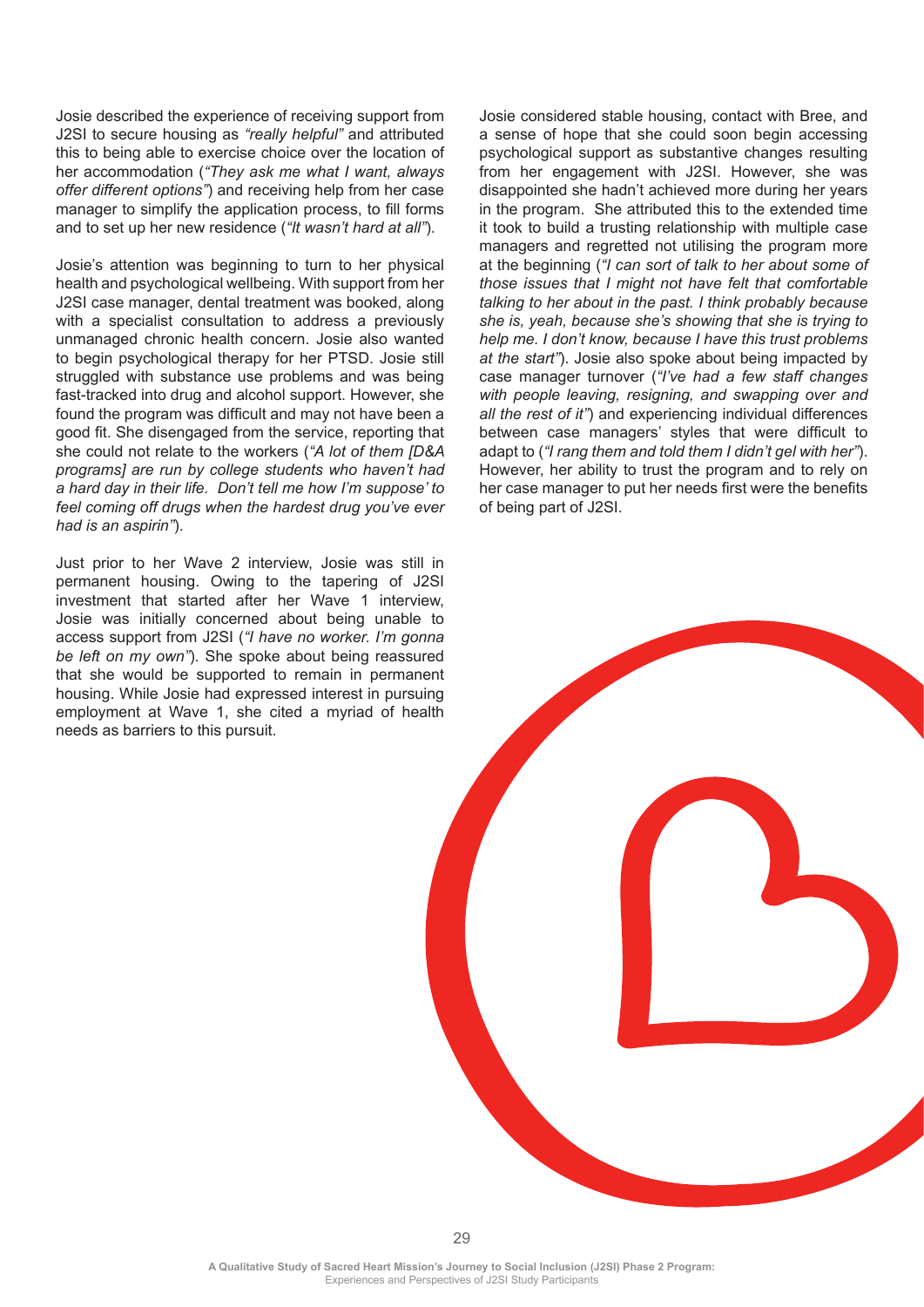**9.**

### **Discussion and summary of recommendations for the J2SI Program**

The findings presented in this report reveal the experiences and perspectives of 18 individuals who were involved in the qualitative component of the Phase 2 J2SI research study, 9 of whom received the J2SI intervention and 9 who received existing services as usual in Melbourne. Below, we discuss these findings in relation to the service principles that underpin J2SI; highlight strengths and limitations of the J2SI Phase 2 model of service delivery according to individuals whom the program aims to support; and offer recommendations for future refinement and implementation of J2SI.

According to qualitative feedback from this subset of J2SI Phase 2 research study participants, J2SI provided practical support which—when combined with long-term relational investment—enabled participants to overcome specific systemic barriers that had previously prevented them from accessing services and/or receiving tailored support to meet their personal needs. Some of the barriers that participants frequently identified as blocking them from exiting homelessness included poverty and housing affordability, siloed and fragmented services, exclusion from services due to strict program eligibility requirements, indeterminate wait periods to access services or to attain housing and compounding issues resulting from sub-standard housing.

The J2SI program improved the quality of participants' lives in several tangible ways. Most notably, J2SI assisted participants to meet their everyday survival needs and, in many cases, to obtain safe, stable and appropriate housing. After participants had secured housing, J2SI supported participants to manage complex health and social needs that had often gone unaddressed. For many participants, gains in these domains were considered fundamental building blocks for subsequent endeavours. They align closely with the J2SI service principles to build capacity for independence and skills for social inclusion, which were operationalised through J2SI's provision of practical support. The principle of fast-tracking access to housing and modelling how to successfully identify and act in the service of personal needs was a reported highlight of the program.

The overarching theme of relational support that emerged from participants' stories highlighted the value that participants placed on the continuous (up to 3 years) relationship-based, individualised and clientdriven support that is the bedrock principle of the J2SI service delivery model. For many participants, J2SI performed the role of 'pseudo-family', functioning as a safety net that, for the most part, was characterised by stability, reliability, compassion and advocacy. For these individuals, who often reported being excluded from their own families and even other parts of the public service system, the intangible benefits and influence of J2SI cannot be underestimated.

Participant descriptions of positive client-case manager relationships also aligned closely with J2SI's intention to provide a trauma-informed, strengths-based and recovery-oriented model of care. Specifically, long-term case management and continuity of care from authentic, caring and trustworthy workers was considered foundational to participants' positive experience of the J2SI program. Such support cultivated a sense of safety within and beyond these relationships. Importantly, participants appeared to be more likely to prioritise their health and social needs and to seek help from relevant services when they also reported positive relationships with their J2SI case managers. Participants attributed this to receiving encouragement and assistance from their case managers to identify and access services suited to their needs and priorities. Client-case manager relationships were strengthened when J2SI workers offered flexibility and honoured self-determination in relation to help seeking and service engagement.

Participants also highlighted areas where J2SI could be improved in the future. These included 1) more consistent planning and support through case manager changeovers, and 2) enhanced awareness of the impact that changes in the level of support to promote independence have on clients as they progress through the 3-year J2SI program.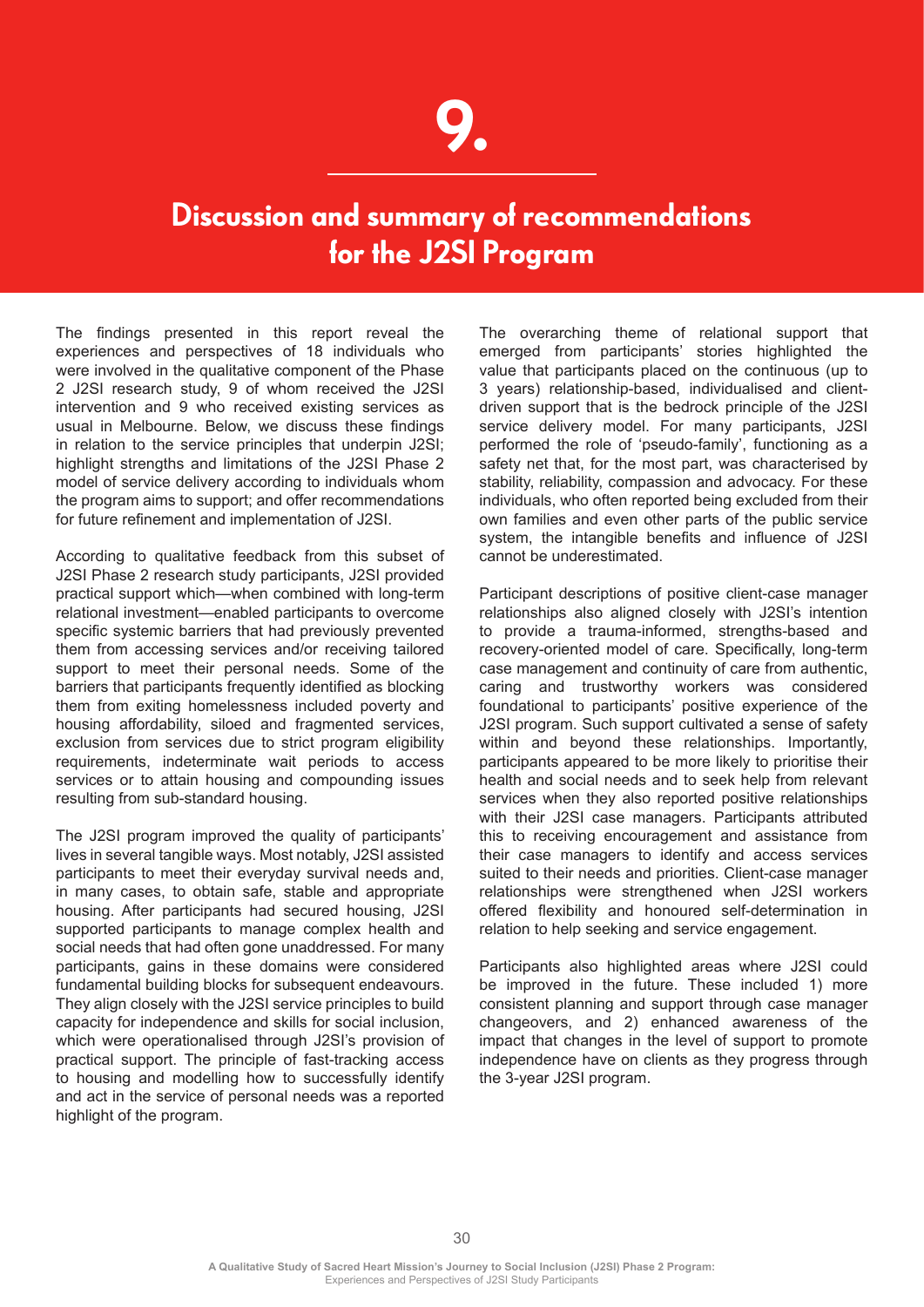#### **9.1 Recommendations**

Based on participant feedback, we propose the following recommendations:

- 1. Advocate for increased availability of a geographically dispersed selection of permanent housing that is in good condition, is proximal to services, is in areas with less prevalent substance use and includes the following features: privacy, safety, physical accessibility and adequate space for social and familial relations to enable lifestyle autonomy.
- 2. Continue to strengthen service delivery through strengthened partnerships and an integrated service delivery model of care.
- 3. Consider adopting the hierarchy of service priority needs when planning and delivering the J2SI service model for people with a history of chronic homelessness, including the development of realistic timelines for clients to achieve more complex goals (beyond a 3-year service model).
- 4. Continue the development and rollout of the J2SI program, with future delivery accompanied by assessment of fidelity to the principles that underlie J2SI, as well as client-centred evaluation.
- 5. Ensure client psychological safety is preserved before, during and after case manager changeover by developing a case manager changeover policy.
- 6. Tailor the length of J2SI intensive case manager support for clients in accordance with the principle of client-centred care. Extend the program beyond 3 years when necessary or taper off support before 3 years if the client is satisfied with the level of autonomy they have achieved. The severity of a client's issues and the current capacity of the broader service system to support the client should be considered when planning length of service provision.

Involvement of consumers in the development of services has been a long-standing component of health and mental health policy in Australia and internationally. However, the history of consumer advisory boards in the homelessness sector is briefer. The limited research on this topic in Australia identifies barriers, such as authoritarian or dismissive staff attitudes and limited consumer awareness as to how they may participate in the ongoing development of the services they utilise (Phillips & Kuyini, 2018).

#### **Recommendation 7**

**Establish a J2SI consumer advisory board to assist with the future development and rollout of the J2SI program**

The depth of information contained in this report, and the potential value it has to influence future service delivery, was wholly dependent on the contributions of people with the lived experience of chronic homelessness. Thus, we recommend that a team of key stakeholders be assembled and included in future decision-making concerning the ongoing development, implementation, and evaluation of the J2SI program. This would help to ensure the program is as relevant as possible to the population it aims to serve. Moreover, given that individuals with the lived experience of homelessness would bring unique expertise to designing and evaluating the J2SI program, we recommend that consumer advisory board members be compensated for their time.

#### **9.2 Concluding statement**

Going forward, it will be important to ensure fidelity to the original intentions and underlying principles of the J2SI model. The best metric to gauge whether the principles of J2SI are being embodied in practice is how J2SI participants themselves experience the program. Thus, no matter how closely service providers believe they are adhering to the model, ongoing client-centred evaluation is essential. Themes outlined in this report could be considered as dimensions for evaluation.

In sum, findings from this report demonstrate that the J2SI program provides a crucial service that makes positive impacts to the lives of individuals with a history of chronic homelessness in Melbourne. With further investment and refinement of the model, J2SI has the potential to support people throughout Australia to exit homelessness and to build meaningful lives in safe, stable accommodation.

*"Just explain that there's a case manager and they turn around and use the term 'intense case management' and people have asked me about, 'What do you mean intense case management?' Well, I tell them instead of a person having maybe 20 or 30 clients, they have a smaller number of clients to look after and concentrate on, so that's why I use the word 'intense.' They turn around and say, 'Ah, fair enough.' Then they ask what a case manager is. I tell them that's a person to help navigate your way through different governments if you have problems with housing, try to help with housing, what services you may require, how do you go about getting contact with them and interfacing with them…and then they start to get a reasonable grip on it."* – J9 Baseline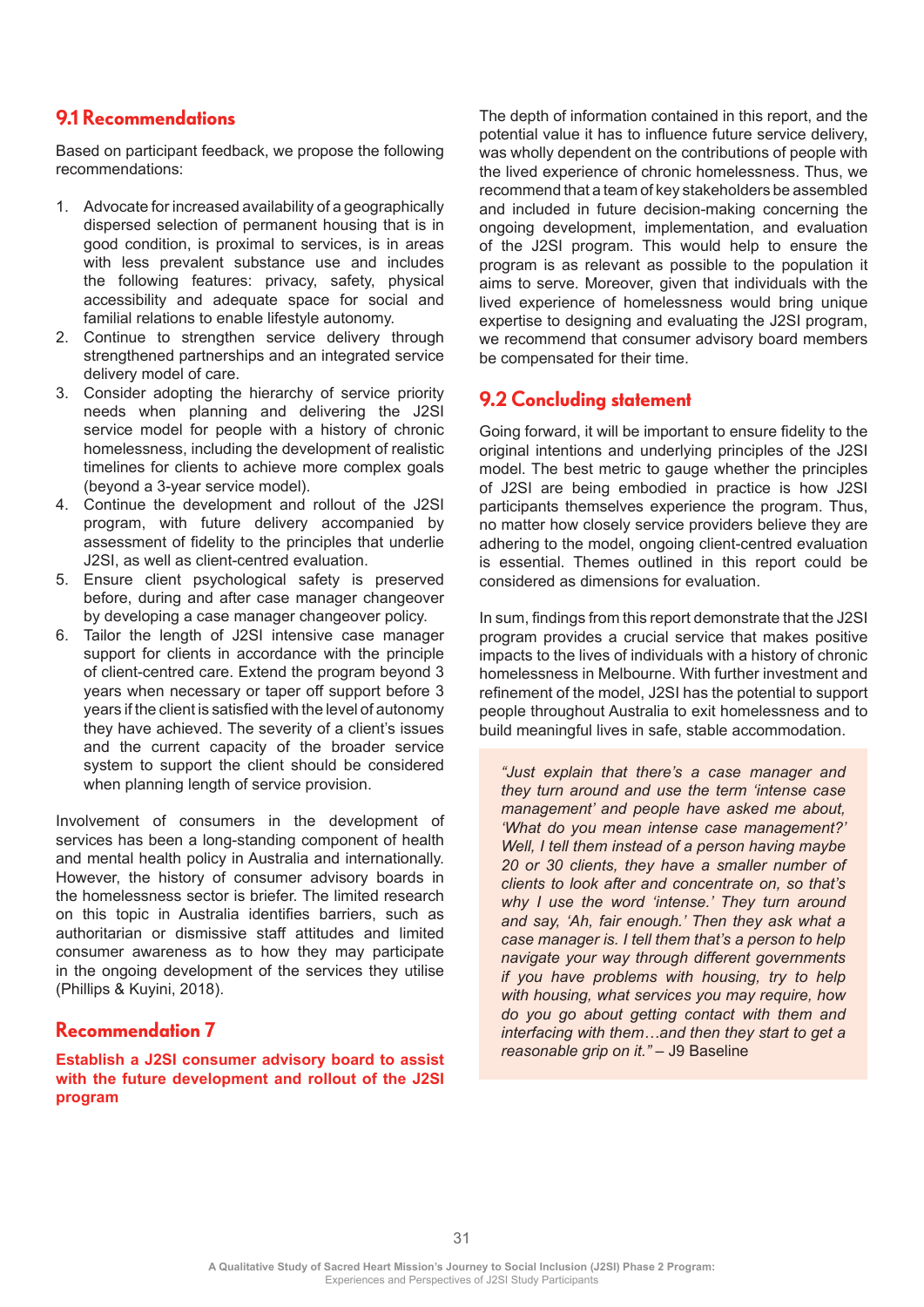# **References**

**10.**

Australian Bureau of Statistics (ABS) (2018). 2049.0 - Census of Population and Housing: Estimating homelessness. Canberra: ABS

Beaton, J., & Thielking, M. (2019). Chronic mistrust and complex trauma: Australian psychologists' perspectives on the treatment of young women with a history of childhood maltreatment. Australian Psychologist.

Braun, V., & Clarke, V. (2006). Using thematic analysis in psychology. Qualitative Research in Psychology, 3(2), 77-101.

Clifasefi, S. L., Malone, D. K., & Collins, S. E. (2013). Exposure to project-based housing first is associated with reduced jail time and bookings. International Journal of Drug Policy, 24(4), 291-296. doi:10.1016/j.drugpo.2012.10.002

Crawford, J., Cayley, C., Lovibond, P. F., Wilson, P. H., & Hartley, C. (2011). Percentile norms and accompanying interval estimates from an Australian general adult population sample for self
eport mood scales (BAI, BDI, CRSD, CES-D, DASS, DASS-21, STAI-X, STAI-Y, SRDS, and SRAS). Australian Psychologist, 46(1), 3-14.

Fazel, S., Khosla, V., Doll, H., & Geddes, J. (2008). The prevalence of mental disorders among the homeless in western countries: Systematic review and meta-regression analysis. PLoS Med, 5(12), 1670-1681. doi:10.1371/journal. pmed.0050225

Flatau, P., Conroy, E., Thielking, M., Clear, A., Hall, S., Bauskis, A., Farrugia, M., and Burns, L. (2013), How integrated are homelessness, mental health and drug and alcohol services in australia? Australian Housing and Urban Research Institute, Melbourne, AHURI Final Report No. 206, ISSN: 1834-7223, ISBN: 978-1-922075-28-4.

Flatau, P., Seivwright, A., Callis, Z., Thielking, M., Mackelprang, J., Taylor, K., and La Sala, L. (2018), Chronic Homelessness in Melbourne: First-Year Outcomes of the Journey to Social Inclusion Phase 2 Study Participants, St Kilda, VIC: Sacred Heart Mission.

Hsieh, H. F., & Shannon, S. E. (2005). Three approaches to qualitative content analysis. Qualitative Health Research, 15(9), 1277-1288.

Johnson, G., Kuehnle, D., Parkinson, S., Sesa, S. & Tseng, Y. (2014) Resolving long-term homelessness: A randomised controlled trial examining the 36-month costs, benefits and social outcomes from the Journey to Social Inclusion pilot program. Sacred Heart Mission, St Kilda.

Miscenko, D., Vallesi, S., Wood, L., Thielking, M., Taylor, K., Mackelprang, J. & Flatau, P. (2017). Chronic Homelessness in Melbourne: The Experiences of Journey to Social Inclusion Mark II Study Participants, Melbourne: Sacred Heart Mission.

O'Donnell, M., Varker, T., Cash, R., Armstrong, R., Di Censo, L., Zanatta, P., Murnane, A., Brophy, L.,& Phelps, A. (2014). The Trauma and Homelessness Initiative. Report Prepared by the Australian Centre for Posttraumatic Mental Health In Collaboration with Sacred Heart Mission, Mind Australia, Inner South Community Health and Vincentcare Victoria. Author.

Olivet, J., McGraw, S., Grandin, M. et al. (2010). Staffing challenges and strategies for organizations serving individuals who have experienced chronic homelessness. J Behav Health Serv Res 37, 226–238. https://doi.org/10.1007/s11414- 009-9201-3